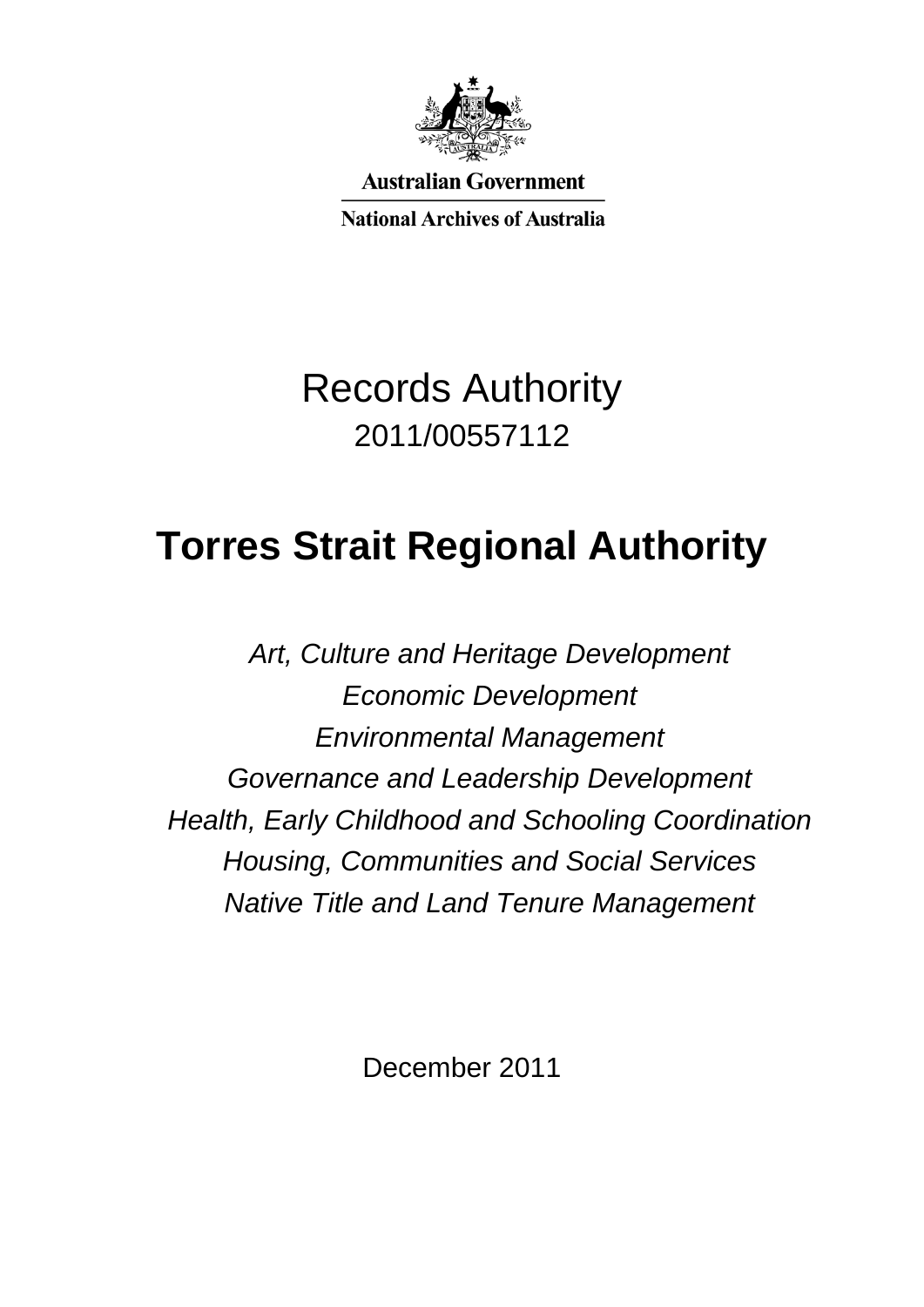#### **CONTENTS**

| HEALTH, EARLY CHILDHOOD AND SCHOOLING COORDINATION __________17 |  |
|-----------------------------------------------------------------|--|
|                                                                 |  |
|                                                                 |  |

© Commonwealth of Australia 2011

 This work is copyright. Apart from any use as permitted under the *Copyright Act 1968,* no part may be reproduced by any process without prior written permission from the National Archives of Australia. Requests and inquiries concerning reproduction and rights should be directed to the Publications Manager, National Archives of Australia, PO Box 7425, Canberra Mail Centre ACT 2610, Australia.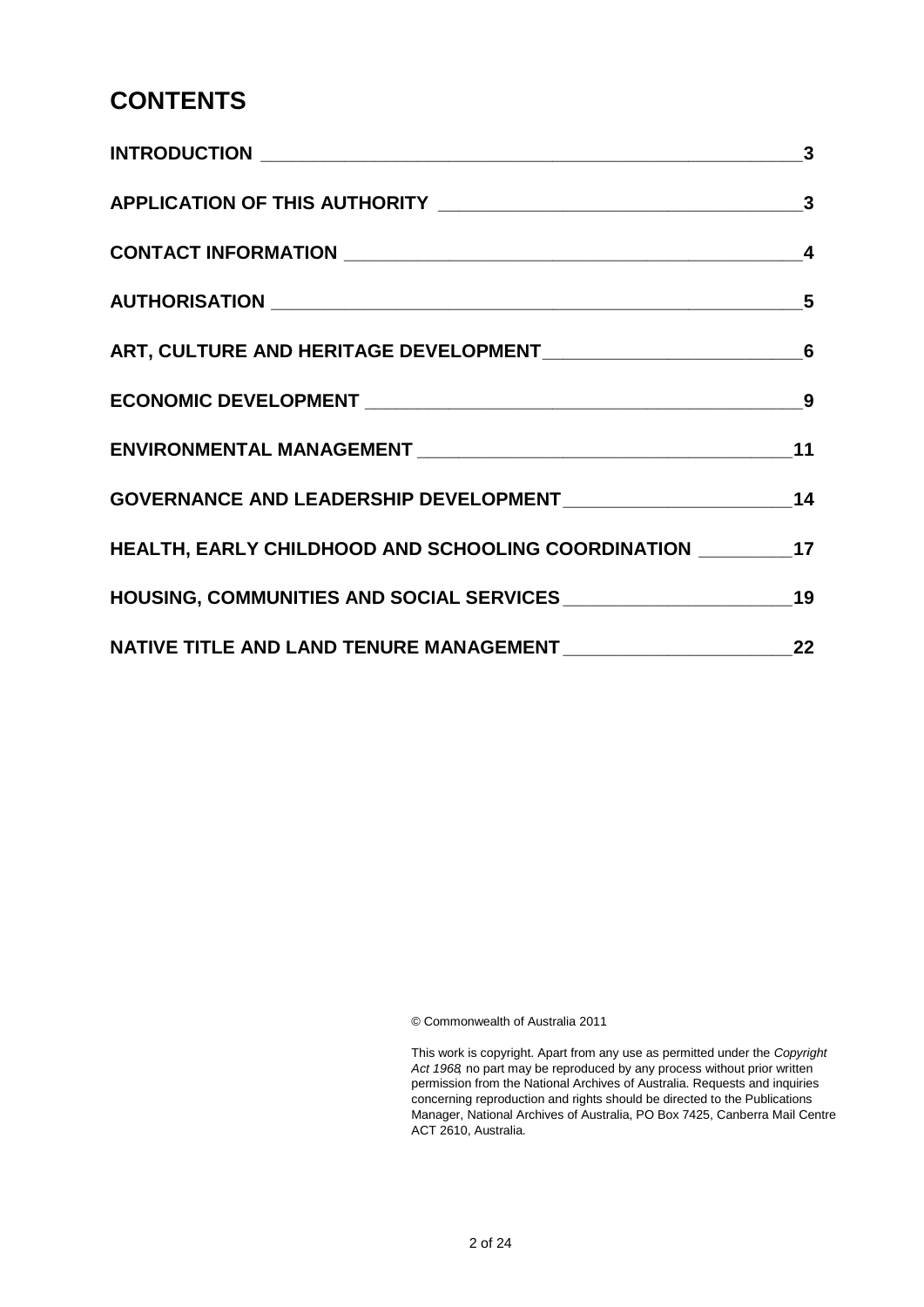#### **INTRODUCTION**

The Torres Strait Regional Authority (TSRA) and the National Archives of Australia have developed this Records Authority to set out the requirements for keeping or destroying records for the core business areas of:

- Art, Culture and Heritage Development
- Economic Development
- Environmental Management
- Governance and Leadership Development
- Health, Early Childhood and Schooling Coordination
- Housing, Communities and Social Services
- Native Title and Land Tenure Management.

 It represents a significant commitment on behalf of the TSRA to understand, create and manage the records of its activities.

 This Authority is based on the identification and analysis of the business of the TSRA. It takes into account the agency's legal and organisational records management requirements, and the interests of stakeholders, the agency and the National Archives of Australia.

The Authority sets out those records that need to be retained as national archives and specifies the minimum length of time that temporary records need to be kept.

 and community expectations, and are approved by the National Archives of Australia on the basis of information provided by the agency. This Authority gives the TSRA permission under the *Archives Act 1983*, for the destruction of the temporary records described after the minimum retention period has expired. Retention periods for these temporary records are based on: an assessment of business needs; broader organisational accountability requirements;

 Authority is recommended. All amendments must be approved by the National Archives of Australia. As changes in circumstances may affect future records management requirements, the periodic review of this

### **APPLICATION OF THIS AUTHORITY**

- 1. This Authority is to be used to sentence records. Sentencing involves the examination of records in order to identify the individual disposal class to which they belong. This process enables sentencers to determine how long records need to be kept. Advice on sentencing is available from the National Archives of Australia.
- 2. After the issue of this authority TSRA cannot use records authorities that were issued to the Aboriginal and Torres Strait Islander Commission (ATSIC).
- 3. This Authority should be used in conjunction with general records authorities such as:
	- the Administrative Functions Disposal Authority (AFDA) and/or AFDA Express issued by the National Archives of Australia to cover business processes and records common to Australian Government agencies;
	- encrypted records; and
	- source records that have been copied.
- facilitative or for short-term use only. NAP does not replace arrangements agreed to in this Authority but can be used as a tool to assist in identifying records for destruction together with an agency's Records Authority or Authorities, and with AFDA and AFDA Express. The National Archives of Australia guidance on destroying records as a normal administrative practice and on how to develop an agency NAP policy is available from the National Archives' website at **[www.naa.gov.au](http://www.naa.gov.au/)** 4. The Normal Administrative Practice (NAP) provision of the *Archives Act 1983* gives agencies permission to destroy certain records without formal authorisation. This usually occurs where records are duplicated, recommends that agencies develop and implement a Normal Administrative Practice policy. Advice and
- system, or when information is migrated from one system to a new system) this authority can still be 5. Where the method of recording information changes (for example from a manual system to an electronic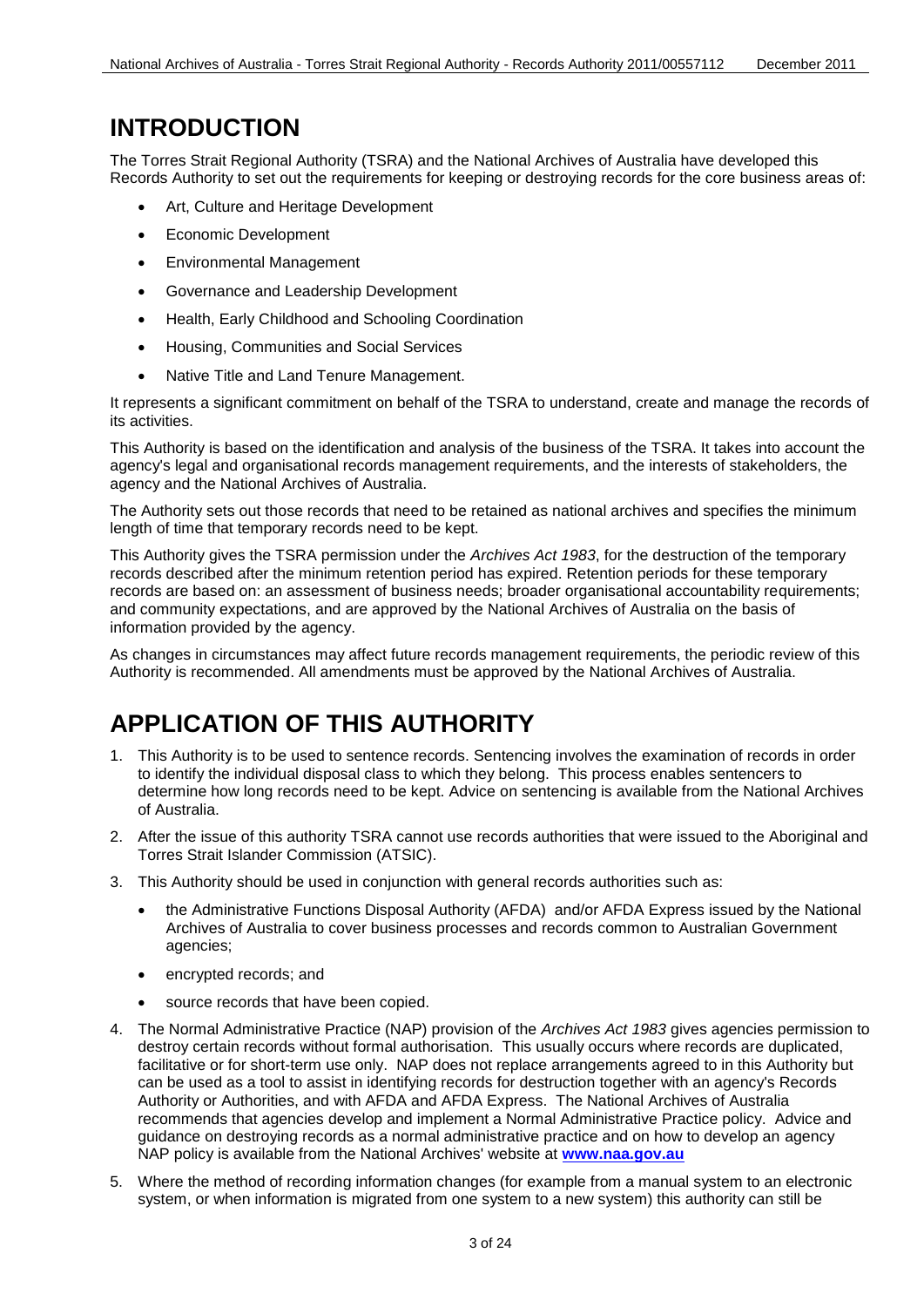applied, providing the records document the same core business. The information must be accessible for the period of time prescribed in this Authority. The TSRA will need to maintain continuing access to the information, including digital information, for the periods prescribed in this records authority or until the information is transferred into the custody of the National Archives of Australia.

- reference to the National Archives of Australia. Where the TSRA believes that its accountability will be substantially compromised because a retention period or periods are not adequate, it should contact the 6. In general, retention requirements indicate a minimum period for retention. The TSRA may extend minimum retention periods if it considers that there is an administrative need to do so, without further National Archives of Australia for review of the retention period.
- to a particular topic or event which has gained prominence or provokes controversy. While the freeze is in place no records relating to the topic or event may be destroyed. Further information about disposal freezes and whether they affect the application of this Authority is available from the National Archives of Australia website at **[www.naa.gov.au](http://www.naa.gov.au/)** 7. From time to time the National Archives of Australia will place a freeze on some groups of records relating
- 8. Records which relate to any current or pending legal action, or are subject to a request for access under the *Archives Act 1983* or any other relevant Act must not be destroyed until the action has been completed.
- 9. Records in the care of agencies should be appropriately stored, managed and preserved. Agencies need to meet this obligation to ensure that the records remain authentic and accessible over time. Under Section 31 of the *Archives Act 1983*, access arrangements are required for records that become available for public access including those records that remain in agency custody.
- 10. Appropriate arrangements should be made with the National Archives of Australia when records are to be transferred into custody. The National Archives of Australia accepts for transfer only those records designated as national archives.
- 11. Advice on how to use this Authority is available from the TSRA records manager. If there are problems with the application of the Authority that cannot be resolved, please contact the National Archives of Australia.

#### **CONTACT INFORMATION**

 Archives' Agency Service Centre. For assistance with this authority or for advice on other records management matters, please contact National

Queen Victoria Terrace Tel: (02) 6212 3610 Parkes ACT 2600 Fax: (02) 6212 3989 Canberra Mail Centre ACT 2610 Website: **[www.naa.gov.au](http://www.naa.gov.au/)** 

PO Box 7425 Email: **[recordkeeping@naa.gov.au](mailto:recordkeeping@naa.gov.au)**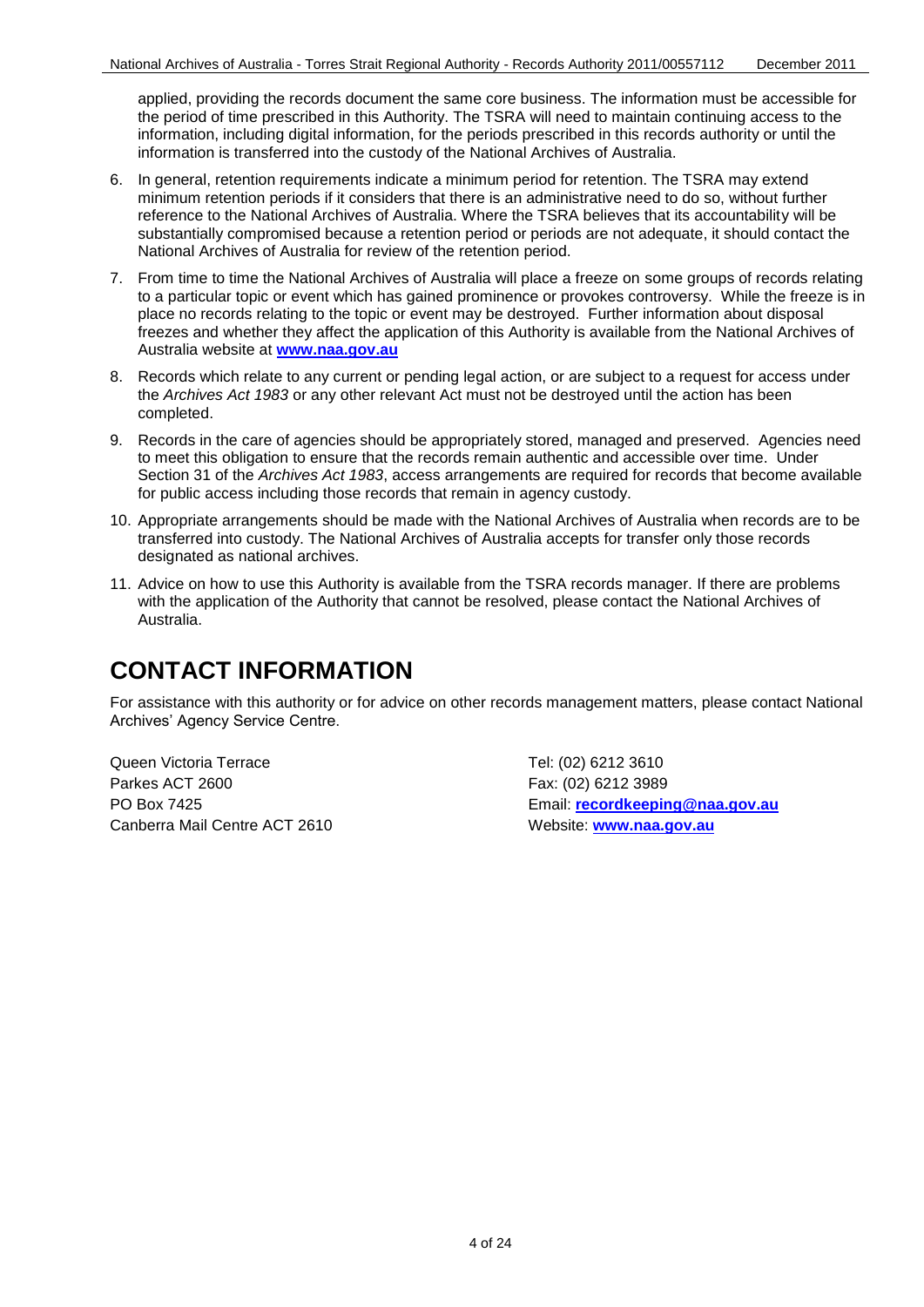and the second second second to the second second second second second second second second second second second second second second second second second second second second second second second second second second seco

# **AUTHORISATION**

#### **RECORDS AUTHORITY 2011/00557112**

| Person to whom notice of | Wayne See Kee                    |  |
|--------------------------|----------------------------------|--|
| authorisation is given:  | General Manager                  |  |
|                          | Torres Strait Regional Authority |  |
|                          | Level 1 Torres Strait House      |  |
|                          | 46 Victoria Parade               |  |
|                          | Thursday Island                  |  |
|                          | Queensland, Australia 4875       |  |
|                          |                                  |  |
|                          |                                  |  |

| <b>Purpose:</b>     | Authorises arrangements for the disposal of records in accordance with<br>Section 24(2)(b) of the Archives Act 1983 |  |
|---------------------|---------------------------------------------------------------------------------------------------------------------|--|
|                     |                                                                                                                     |  |
| <b>Application:</b> | All core business records relating to:                                                                              |  |
|                     | Art, Culture and Heritage Development                                                                               |  |
|                     | Economic Development<br>۰                                                                                           |  |
|                     | <b>Environmental Management</b><br>۰                                                                                |  |
|                     | Governance and Leadership Development<br>۰                                                                          |  |
|                     | Health, Early Childhood and Schooling Coordination<br>۰                                                             |  |
|                     | Housing, Communities and Social Services<br>۰                                                                       |  |
|                     | Native Title and Land Tenure Management.<br>۰                                                                       |  |
|                     |                                                                                                                     |  |

This authority gives permission for the destruction, retention or transfer to the National Archives of Australia of the records described. This authority will apply only with the consent of the agency currently responsible for the business documented in the records described.

Authorising Officer *Date of issue:* **Date of issue:** 

. manierialkano T. Labinik

Margaret Chalker<br>Assistant Director-General Government Information Management National Archives of Australia still begin

23 December 2011

*조*일 22일 3월 12일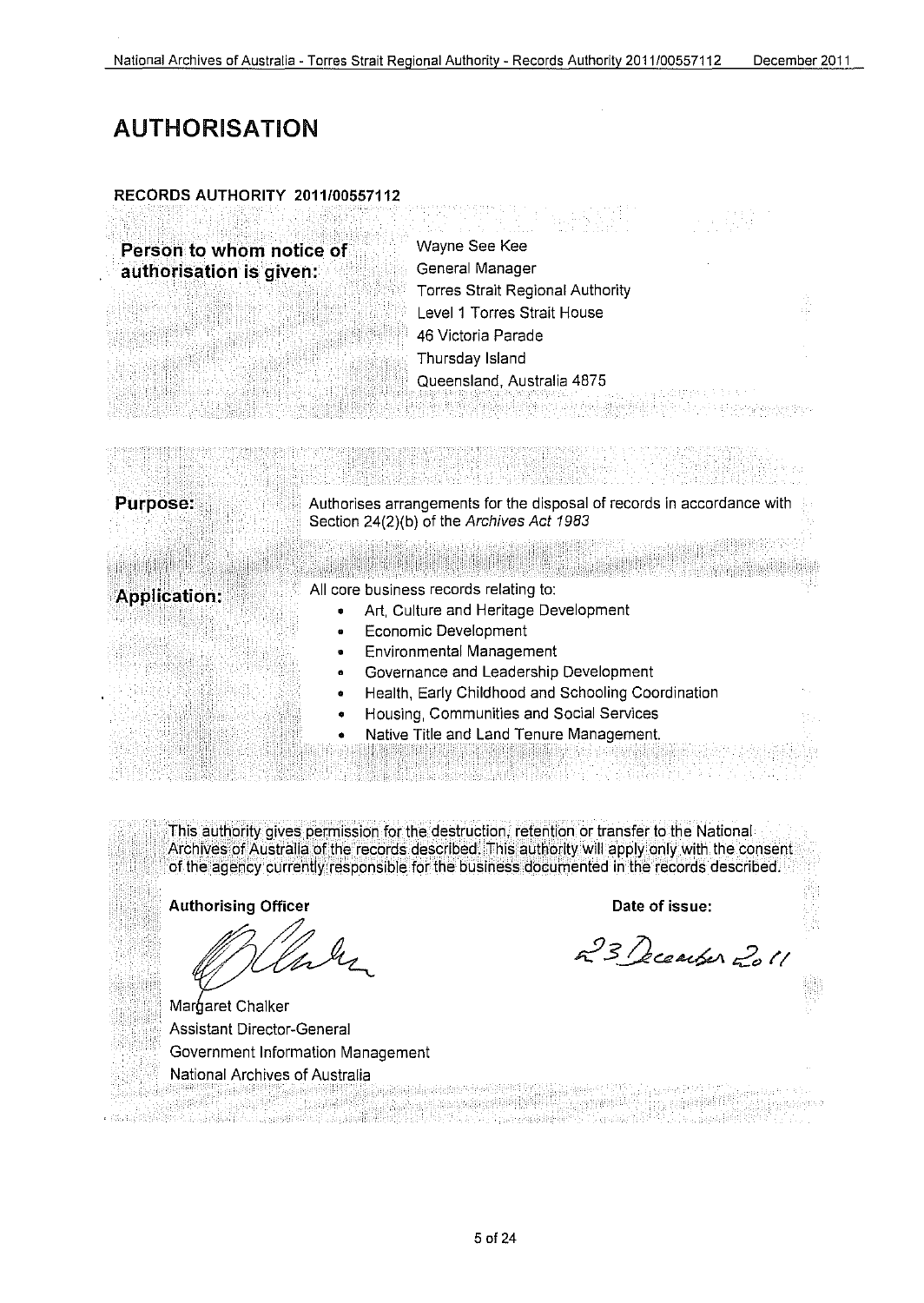# **ART, CULTURE AND HERITAGE DEVELOPMENT**

 Northern Peninsula Region to lead independent and healthy lives with full recognition of their cultural heritage The core business of protecting, promoting, revitalizing and maintaining Torres Strait Islander and Aboriginal traditions and cultural heritage to enable Torres Strait Islander and Aboriginal people of the Torres Strait and and rights to land.

 Includes the provision of programs that improve the quality of their lives and ensure equity in their access to services and participation in the wider community.

The tasks associated with art, culture and heritage development include:

- developing their cultural heritage as well as advocating and supporting the development of a viable assisting the Indigenous people of the Torres Strait region in promoting, preserving, protecting and arts industry;
- identifying and formally recognising traditional cultural values, and ensuring they are understood and appreciated by community members through appropriate education, management and practices;
- preserving sacred sites and recording and publishing traditional stories; and
- preserving and promoting traditional languages so they are freely used throughout the Torres Strait and Northern Peninsula Area.

The core business includes activities undertaken to set up the administration of programs and projects such as:

- carrying out consultations with Torres Strait communities;
- developing policies, plans, procedures, guidelines and criteria;
- promoting the funding programs and projects;
- receiving expressions of interest from consultants and establishing a register; and
- receiving and responding to enquiries about programs and projects.

The core business includes activities undertaken to assess and process applications such as:

- soliciting and assessing applications for grants, loans and assistance;
- establishing grant, loan and partnership funding agreements, letters of offer;
- advising applicants of assessment outcomes;
- handling complaints about unsuccessful applications;
- managing appeals, including internal consideration; and
- reporting on funding initiatives.

The core business includes activities undertaken to manage and monitor grant, loan and funding arrangements such as:

- monitoring compliance with funding terms and conditions;
- undertaking investigations of breaches of terms and conditions;
- recovering bad debts (e.g. default loans);
- developing and receiving progress reports;
- financial monitoring including viability checks;
- evaluating and reviewing programs and projects;
- grant, loan and funding acquittals; and
- preparing final reports.

The performance of the core business is supported by administrative activities such as:

- giving and receiving general advice;
- arranging trips and visits;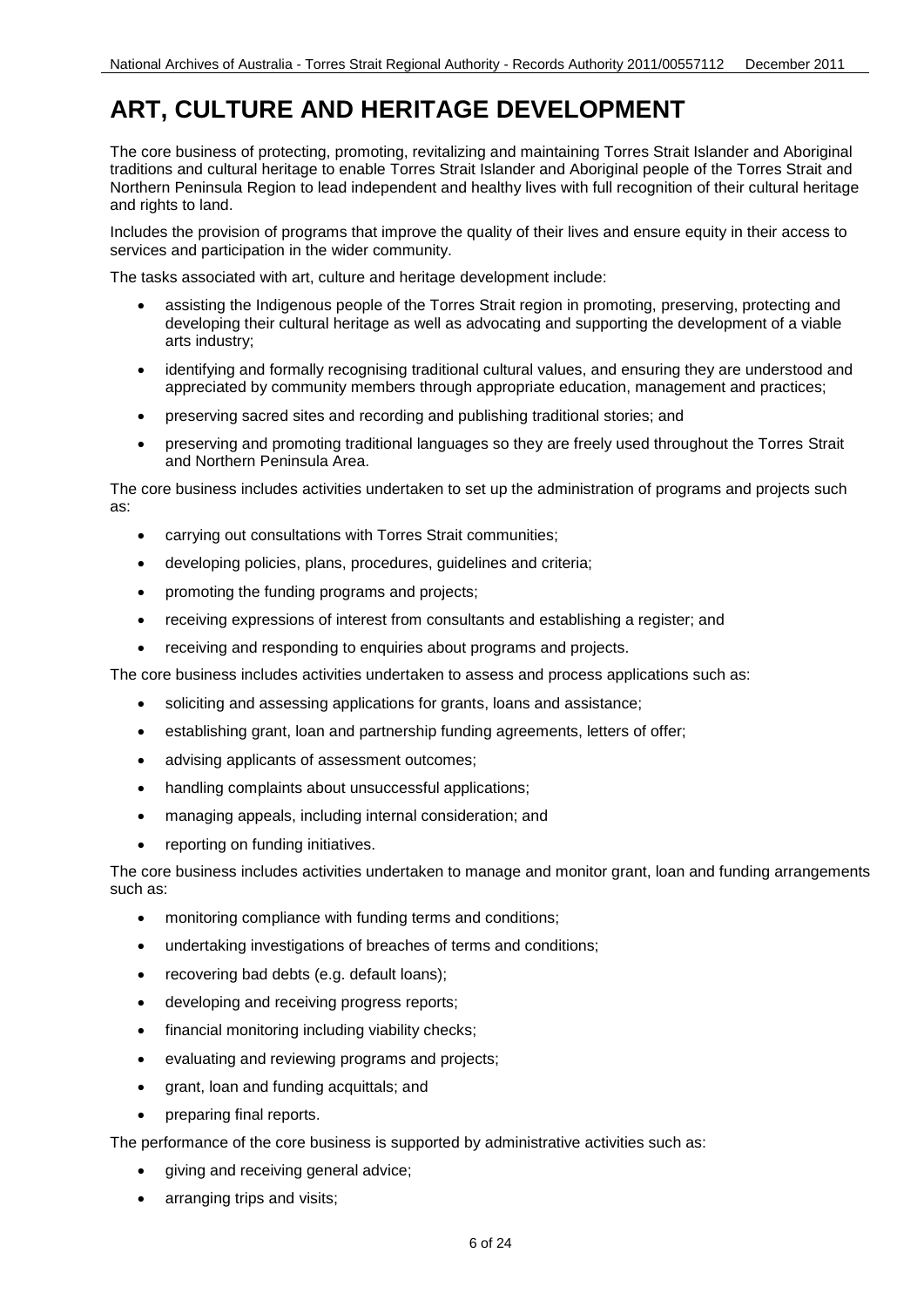# **ART, CULTURE AND HERITAGE DEVELOPMENT**

- $\bullet$ auditing;
- authorising and delegating;
- managing agency meetings and committees (excluding Board meetings).

 *For the operation and management of the Gab Titui Culture Centre, use GRA 32 SMALL COLLECTION MANAGEMENT.*

 *For advice provided by the agency to the Minister, use AFDA/AFDA Express - GOVERNMENT RELATIONS.*

 *For managing tendering and contracting arrangements, use AFDA/AFDA Express - PROCUREMENT.*

 *For publication of traditional stories or promotional material, use AFDA/AFDA Express – PUBLICATION.*

 *For financial transactions carried out to support the core business, use ADFA/AFDA Express - FINANCIAL MANAGEMENT.*

| Class no | <b>Description of records</b>                                                                                                                                                                                                                                                                                                                                                                                                                                                                                                                                                                                                                                                                                                                                                                       | <b>Disposal</b><br>action                      |
|----------|-----------------------------------------------------------------------------------------------------------------------------------------------------------------------------------------------------------------------------------------------------------------------------------------------------------------------------------------------------------------------------------------------------------------------------------------------------------------------------------------------------------------------------------------------------------------------------------------------------------------------------------------------------------------------------------------------------------------------------------------------------------------------------------------------------|------------------------------------------------|
| 53873    | The following significant records on the establishment and management of<br>programs, projects and services regarding the preservation and maintenance<br>of significant cultural sites, artefacts, language, music, art and traditions:<br>the development, establishment and promotion of policies, plans,<br>$\bullet$<br>strategies, guidelines and criteria;<br>addresses made by the Minister, chief executive officer or senior<br>$\bullet$<br>agency staff;<br>grant and loan applications which set a legal precedent, relate to<br>$\bullet$<br>policy changes or concern sensitive or controversial issues;<br>summary records of successful and unsuccessful grant and loan<br>$\bullet$<br>applications;<br>external and high level internal committees where the agency<br>$\bullet$ | Retain as<br>national<br>archives              |
|          | provides secretariat support, is the Australian Government's main<br>representative, or plays a prominent or central role. Includes<br>establishment records, agenda, final versions of minutes, reports,<br>briefing notes and tabled papers;<br>evaluations and reviews; and<br>final reports including reports on community consultation.                                                                                                                                                                                                                                                                                                                                                                                                                                                        |                                                |
| 53874    | Records documenting:                                                                                                                                                                                                                                                                                                                                                                                                                                                                                                                                                                                                                                                                                                                                                                                | Destroy 15                                     |
|          | the processing of successful grant and loan applications where the<br>$\bullet$<br>applications and cases do not set a legal precedent, relate to policy<br>changes or concern sensitive or controversial issues;<br>advice and assistance provided to support prospective applications.<br>$\bullet$                                                                                                                                                                                                                                                                                                                                                                                                                                                                                               | years after<br>action<br>completed             |
| 53875    | Records documenting:<br>unsuccesful grant and loan applications.                                                                                                                                                                                                                                                                                                                                                                                                                                                                                                                                                                                                                                                                                                                                    | Destroy 1<br>year after<br>action<br>completed |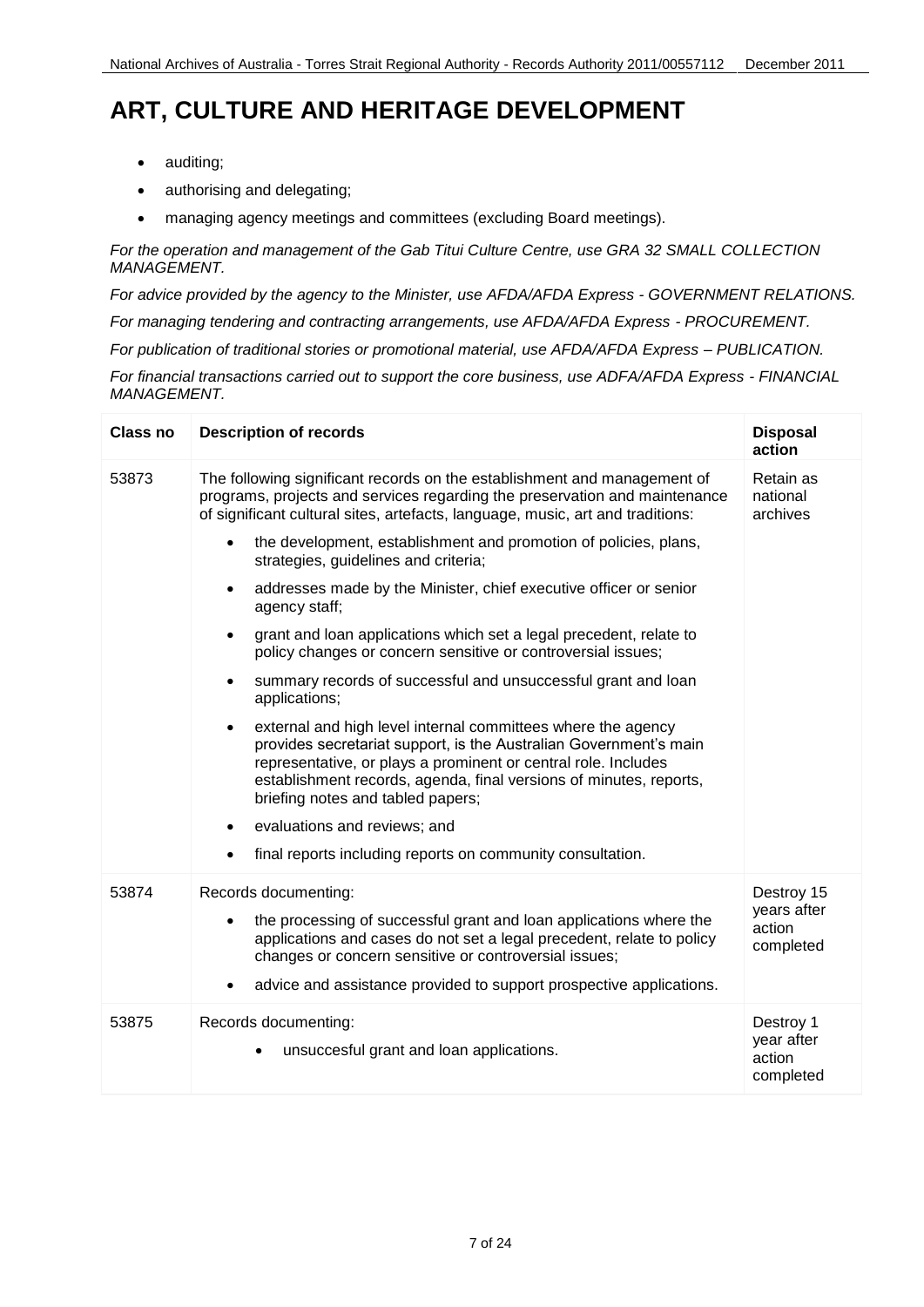## **ART, CULTURE AND HERITAGE DEVELOPMENT**

| Class no | <b>Description of records</b>                                                                                                                                                        | <b>Disposal</b><br>action                       |
|----------|--------------------------------------------------------------------------------------------------------------------------------------------------------------------------------------|-------------------------------------------------|
| 53876    | Records documenting administrative tasks supporting culture and heritage<br>including;<br>routine operational administrative tasks supporting the core business;<br>$\bullet$<br>and | Destroy 7<br>years after<br>action<br>completed |
|          | art, culture and heritage development activities, other than those<br>$\bullet$<br>covered in classes 53873 - 53875.                                                                 |                                                 |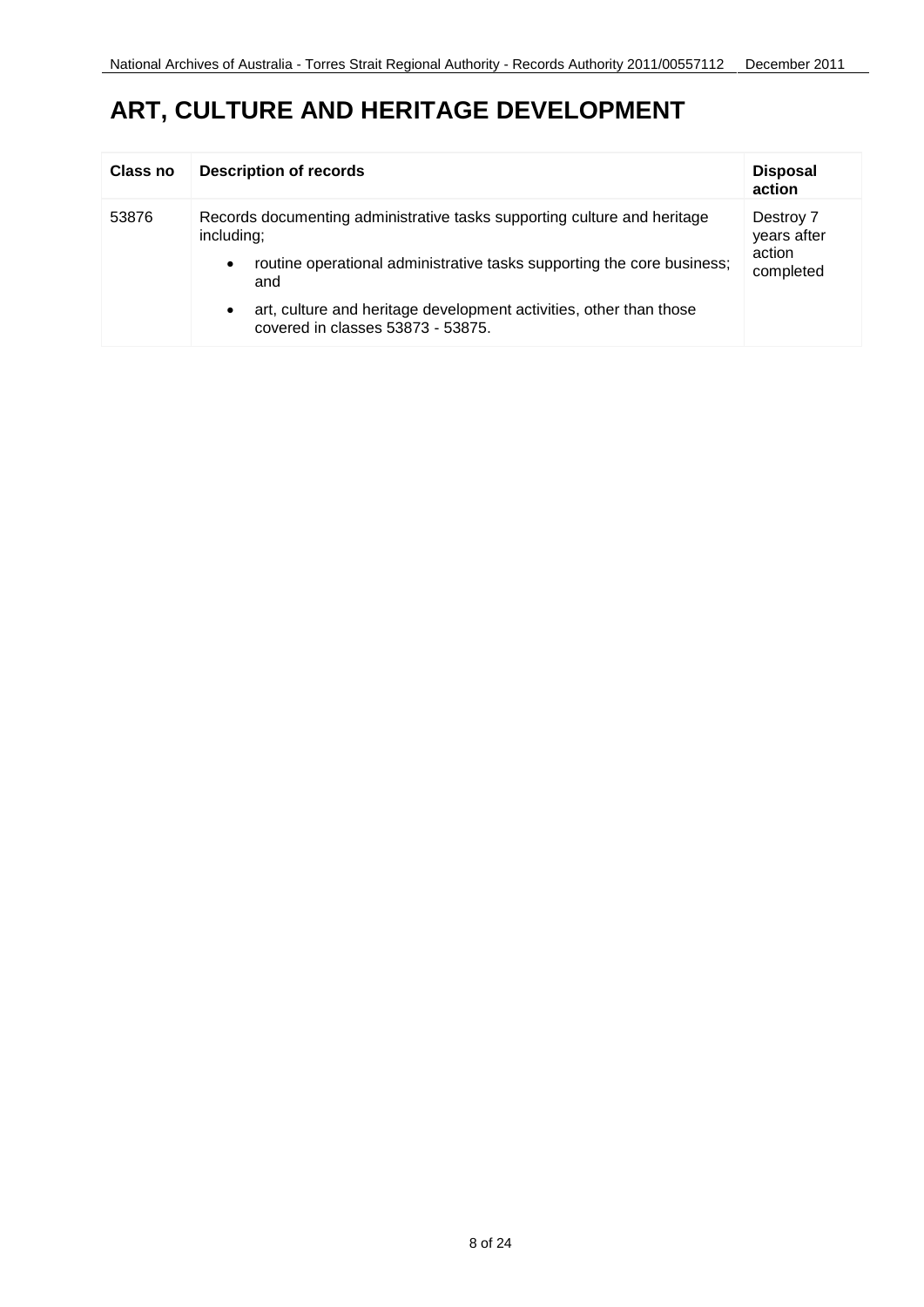## **ECONOMIC DEVELOPMENT**

 sustainable industries and increasing employment opportunities equivalent to the wider Australian community. The core business of enhancing the Torres Strait and Northern Peninsula Region's wealth by creating The activities associated with economic development include:

- supporting the development of commercially viable businesses by Indigenous people;
- supporting and developing income producing entities within the local and broader economy;
- $\bullet$ assisting people to up-skill to increase household income;
- increasing the level of indigenous home ownership;
- advocating and supporting the development of sustainable tourism in the Torres Strait; and
- delivering employment programs and reforms.

The core business includes activities undertaken to set up the administration of programs and projects such as:

- carrying out consultations with Torres Strait communities;
- developing policies, plans, procedures, guidelines and criteria;
- promoting the funding programs and projects;
- receiving expressions of interests from consultants and establishing a register; and
- receiving and responding to enquiries about programs and projects.

The core business includes activities undertaken to assess and process applications such as:

- soliciting and assessing applications for grants, loans and assistance;
- establishing grant, loan and partnership funding agreements, letters of offer;
- advising applicants of assessment outcomes;
- handling complaints about unsuccessful applications;
- managing appeals, including internal consideration; and
- reporting on funding initiatives.

The core business includes activities undertaken to manage and monitor grant, loan and funding arrangements such as:

- monitoring compliance with funding terms and conditions;
- undertaking investigations of breaches of terms and conditions;
- recovering bad debts (e.g. default loans);
- developing and receiving progress reports;
- financial monitoring including viability checks;
- evaluating and reviewing programs and projects;
- grant, loan and funding acquittals; and
- preparing final reports.

The performance of the core business is supported by administrative activities such as:

- giving and receiving general advice;
- arranging trips and visits;
- $\bullet$ auditing;
- authorising and delegating;
- managing agency meetings and committees (excluding Board meetings);
- developing operational procedures;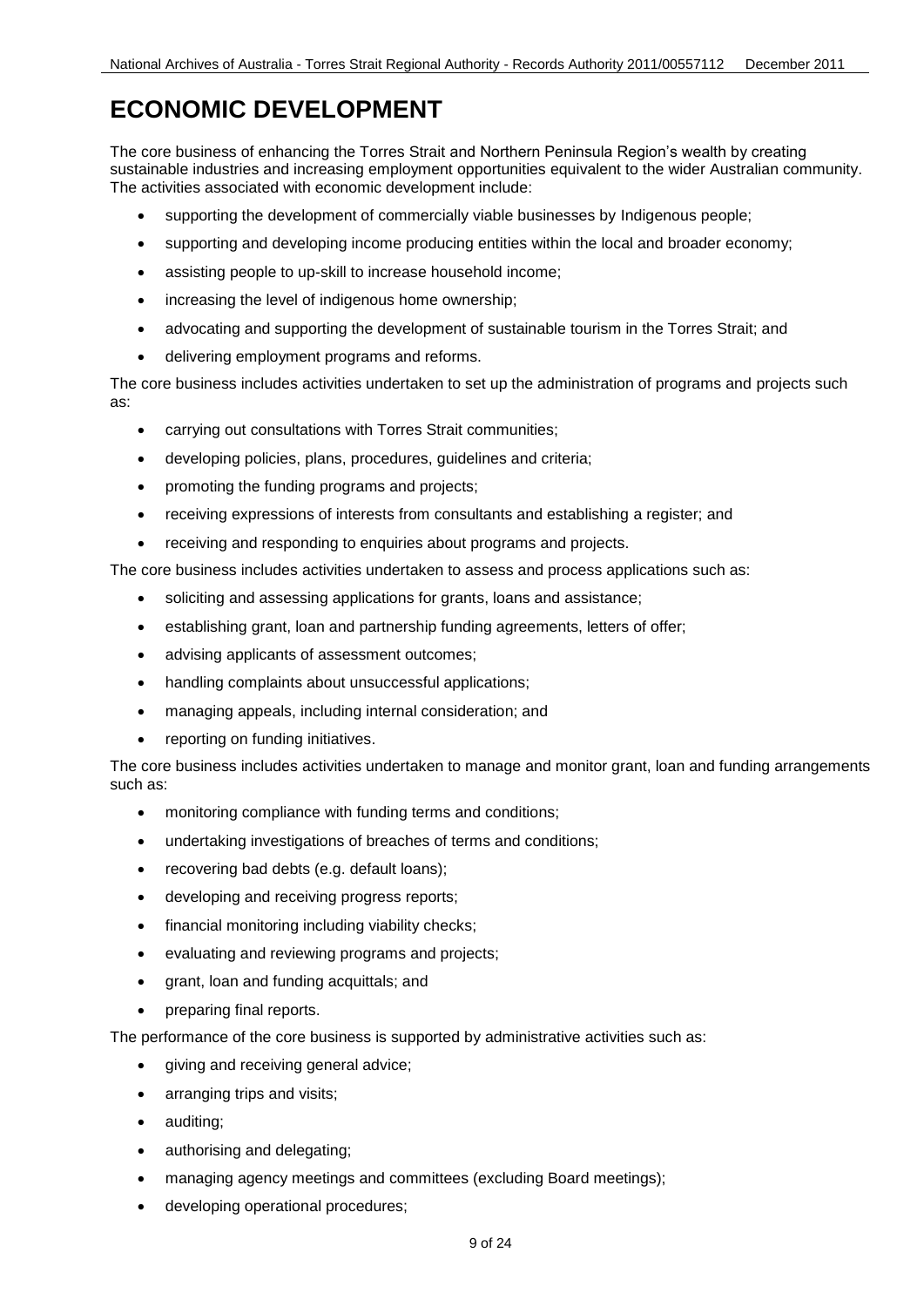# **ECONOMIC DEVELOPMENT**

- representing the agency on external committees and at meetings; and
- collecting raw data and development and management of datasets.

 *For advice provided by the agency to the Minister, use AFDA/AFDA Express - GOVERNMENT RELATIONS.* 

 *For managing tendering and contracting arrangements, use AFDA/AFDA Express - PROCUREMENT.* 

 *For financial transactions carried out to support the core business, use ADFA/AFDA Express - FINANCIAL MANAGEMENT.* 

| <b>Class no</b> | <b>Description of records</b>                                                                                                                                                                                                                                                                                                                                                                                                                                                                                                                                                                                                                                                                                                                                                                                                                                                                                                                                                                                                            | <b>Disposal</b><br>action                       |
|-----------------|------------------------------------------------------------------------------------------------------------------------------------------------------------------------------------------------------------------------------------------------------------------------------------------------------------------------------------------------------------------------------------------------------------------------------------------------------------------------------------------------------------------------------------------------------------------------------------------------------------------------------------------------------------------------------------------------------------------------------------------------------------------------------------------------------------------------------------------------------------------------------------------------------------------------------------------------------------------------------------------------------------------------------------------|-------------------------------------------------|
| 53877           | The following significant records on the establishment and management of<br>programs and projects:<br>the development, establishment and promotion of policies, plans,<br>$\bullet$<br>strategies, guidelines and criteria;<br>addresses made by the Minister, chief executive officer or senior<br>$\bullet$<br>agency staff;<br>grant and loan applications which set a legal precedent, relate to<br>$\bullet$<br>policy changes or concern sensitive or controversial issues;<br>summary records of successful and unsuccessful grant and loan<br>$\bullet$<br>applications;<br>external and high level internal committees where the agency<br>$\bullet$<br>provides secretariat support, is the Australian Government's main<br>representative, or plays a prominent or central role. Includes<br>establishment records, agenda, final versions of minutes, reports,<br>briefing notes and tabled papers;<br>evaluations and reviews;<br>$\bullet$<br>datasets; and<br>final reports including reports on community consultations. | Retain as<br>national<br>archives               |
| 53878           | Records documenting:<br>unsuccesful grant and loan applications.                                                                                                                                                                                                                                                                                                                                                                                                                                                                                                                                                                                                                                                                                                                                                                                                                                                                                                                                                                         | Destroy 1<br>year after<br>action<br>completed  |
| 53879           | Records documenting:<br>routine operational administrative tasks supporting the core business;<br>$\bullet$<br>successful grant and loan applications not covered in class 53877;<br>$\bullet$<br>and<br>economic development activities, other than those covered in class<br>53877 - 53878.                                                                                                                                                                                                                                                                                                                                                                                                                                                                                                                                                                                                                                                                                                                                            | Destroy 7<br>years after<br>action<br>completed |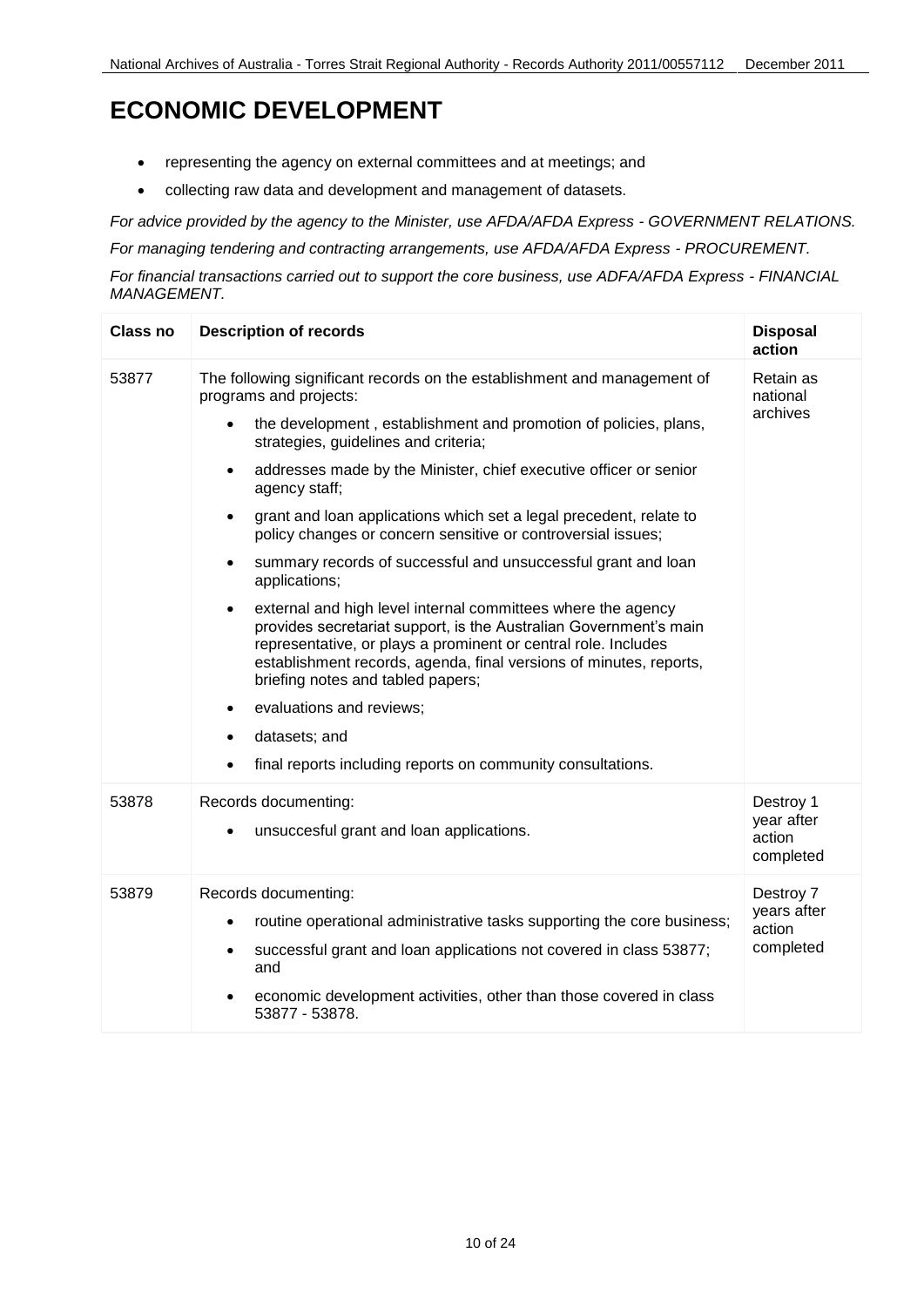# **ENVIRONMENTAL MANAGEMENT**

The core business of coordinating the delivery of a number of local, regional and cross-regional activities that align with the environmental management strategy for Torres Strait and providing support to Torres Strait Islander and Aboriginal communities in the Torres Strait and the Northern Peninsula Region to care for their environment through the implementation of the environmental management strategy for the Torres Strait.

Activities support a range of outcomes for Torres Strait Islander and Aboriginal people living in the region, including the employment of Project Officers and Rangers and sustainable community-based management approaches to environmental management.

Examples of programs and activities include:

- $\bullet$ Islands Program;
- Coastal and Climate Program;
- $\bullet$ Sea Program;
- People Program;
- Indigenous Environmental Ranger Program;
- Land Program;
- providing funding for environmental and landscaping projects through programs such as the Business Funding and Community Economic Initiatives Scheme, the Major Infrastructure Program, various Australian and Queensland Government housing schemes, the Community Training Program, apprenticeships and various accredited training programs provide by the Australian and Queensland Governments;
- providing training for environmental projects; and
- and involve themselves in, environmental issues affecting them. assisting and advocating on behalf of the Indigenous people of the Torres Strait Region to promote,

The core business includes activities undertaken to set up the administration of programs and projects such as:

- carrying out consultations with Torres Strait communities;
- developing policies, plans, procedures, guidelines and criteria;
- promoting the funding programs and projects;
- receiving expressions of interests from consultants and establishing a register; and
- receiving and responding to enquiries about programs and projects.

The core business includes activities undertaken to assess and process applications such as:

- soliciting and assessing applications for grants, loans and assistance;
- establishing grant, loan and partnership funding agreements, letters of offer;
- advising applicants of assessment outcomes;
- handling complaints about unsuccessful applications;
- managing appeals, including internal consideration; and
- reporting on funding initiatives.

The core business includes activities undertaken to manage and monitor grant, loan and funding arrangements such as:

- monitoring compliance with funding terms and conditions;
- undertaking investigations of breaches of terms and conditions;
- recovering bad debts (e.g. default loans);
- developing and receiving progress reports;
- financial monitoring including viability checks;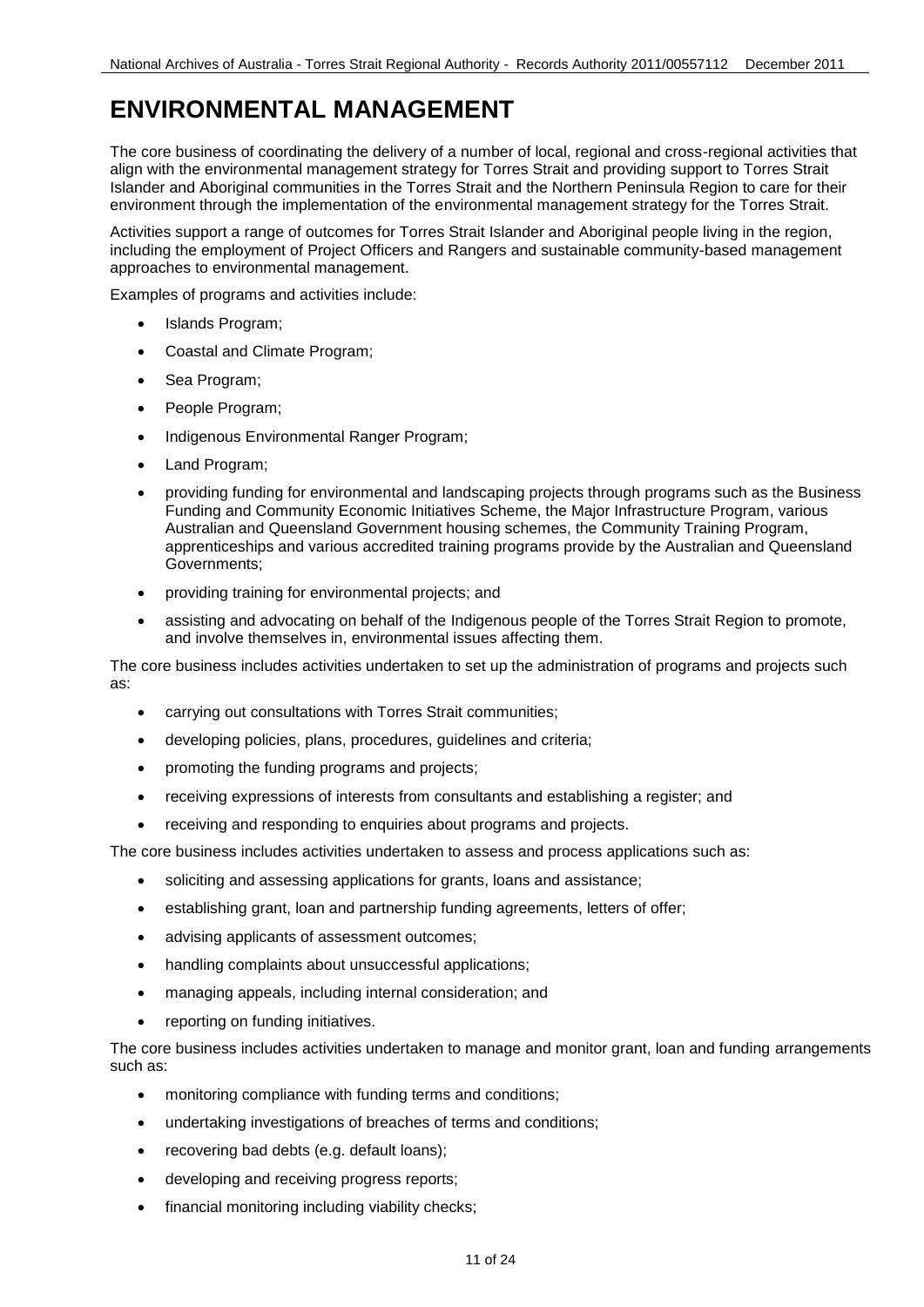### **ENVIRONMENTAL MANAGEMENT**

- evaluating and reviewing programs and projects;
- grant, loan and funding acquittals; and
- preparing final reports.

The performance of the core business is supported by administrative activities such as:

- giving and receiving general advice;
- arranging trips and visits;
- $\bullet$ auditing;
- authorising and delegating;
- managing agency meetings and committees (excluding Board meetings);
- developing operational procedures;
- representing the agency on external committees and at meetings; and
- collecting raw data and the development and management of datasets.

 *For advice provided by the agency to the Minister, use AFDA/AFDA Express - GOVERNMENT RELATIONS.* 

 *For managing tendering and contracting arrangements, use AFDA/AFDA Express - PROCUREMENT.For financial transactions carried out to support the core business, use ADFA/AFDA Express FINANCIAL MANAGEMENT.* 

| Class no | <b>Description of records</b>                                                                                                                                                                                                                                                                                                                                                                                                                                                                                                                                                                                                                                                                                                                                                                                                                                                                                                                                                                                                                                                                                                                                                                                                                                                                                                                                                                                     | <b>Disposal</b><br>action         |
|----------|-------------------------------------------------------------------------------------------------------------------------------------------------------------------------------------------------------------------------------------------------------------------------------------------------------------------------------------------------------------------------------------------------------------------------------------------------------------------------------------------------------------------------------------------------------------------------------------------------------------------------------------------------------------------------------------------------------------------------------------------------------------------------------------------------------------------------------------------------------------------------------------------------------------------------------------------------------------------------------------------------------------------------------------------------------------------------------------------------------------------------------------------------------------------------------------------------------------------------------------------------------------------------------------------------------------------------------------------------------------------------------------------------------------------|-----------------------------------|
| 54759    | The following significant records on the establishment and management of<br>programs and services:<br>addresses made by the Minister, chief executive officer or senior<br>$\bullet$<br>agency staff;<br>the development, establishment and promotion of policies, plans,<br>$\bullet$<br>strategies, guidelines and criteria;<br>grant and loan applications and program activities which establish a<br>$\bullet$<br>legal precedent, relate to policy changes or concern sensitive or<br>controversial issues:<br>summary records of successful and unsuccessful grant and loan<br>$\bullet$<br>applications;<br>external and high level internal committees where the agency<br>$\bullet$<br>provides secretariat support, is the Australian Government's main<br>representative, or plays a prominent or central role. Includes<br>establishment records, agenda, final versions of minutes, reports,<br>briefing notes and tabled papers;<br>longitudinal environmental impact studies and related datasets<br>$\bullet$<br>including geospatial data and other associated aggregated<br>information;<br>preservation and maintenance programs for significant environmental<br>$\bullet$<br>assets such as shorelines, sea walls, land and sea animal habitats,<br>and protected species;<br>evaluations and reviews; and<br>$\bullet$<br>final reports including reports on community consultations.<br>٠ | Retain as<br>national<br>archives |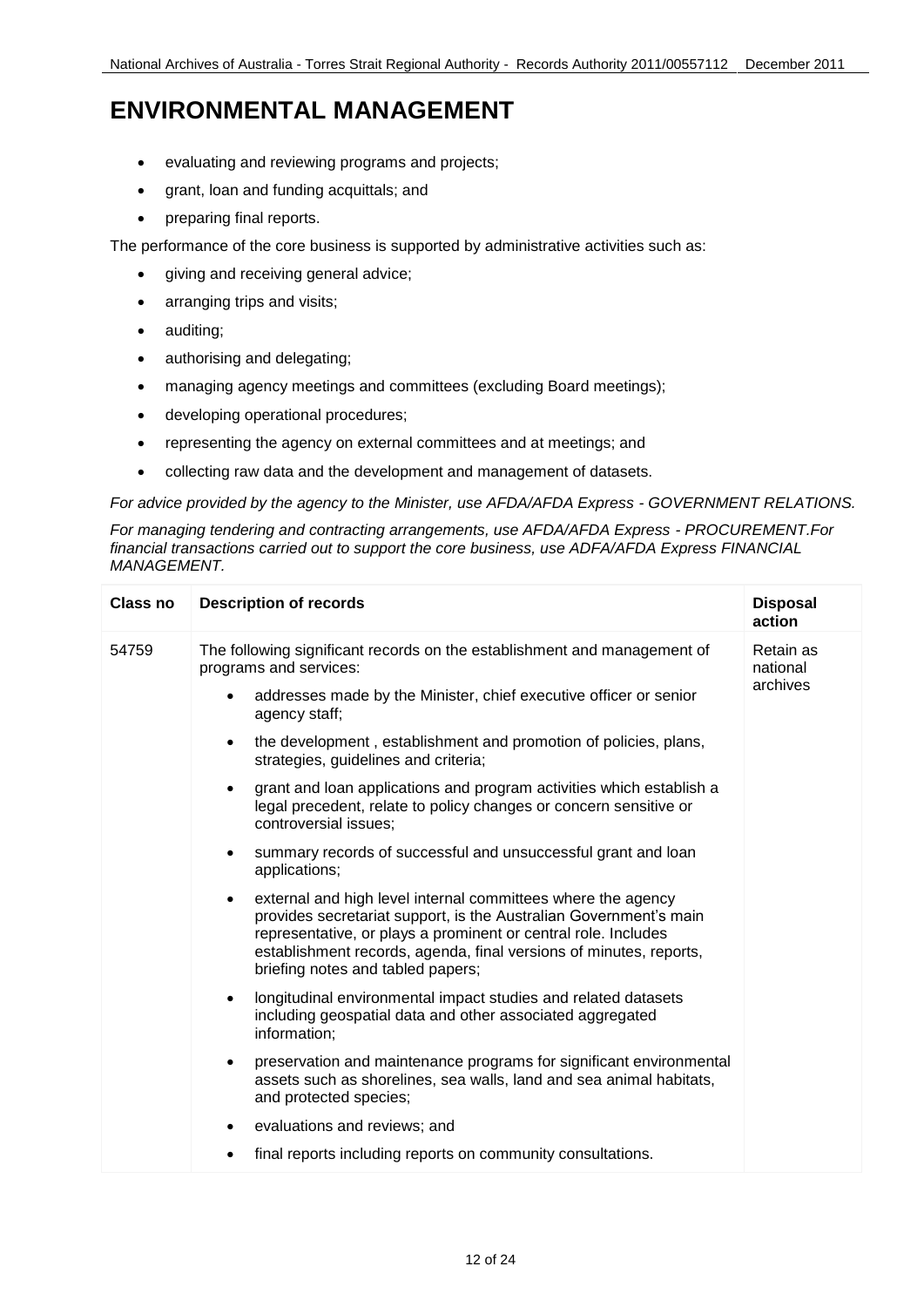## **ENVIRONMENTAL MANAGEMENT**

| <b>Class no</b> | <b>Description of records</b>                                                                                                                                                                                                                                                                                                                                                                                                                                                                                                                                                                                                                                                                                                                                                                                                                                                          | <b>Disposal</b><br>action                       |
|-----------------|----------------------------------------------------------------------------------------------------------------------------------------------------------------------------------------------------------------------------------------------------------------------------------------------------------------------------------------------------------------------------------------------------------------------------------------------------------------------------------------------------------------------------------------------------------------------------------------------------------------------------------------------------------------------------------------------------------------------------------------------------------------------------------------------------------------------------------------------------------------------------------------|-------------------------------------------------|
| 54760           | Records documenting:<br>routine operational administrative tasks supporting the core business;<br>$\bullet$<br>and<br>environmental management activities, other than those covered in<br>$\bullet$<br>class 54759<br>the coordination of environmental activities with State and Local<br>$\bullet$<br>Government and related community and Indigenous representative<br>bodies:<br>the conduct of environmental program activities and related matters<br>$\bullet$<br>where activities do not set a legal precedent, relate to policy changes<br>or concern sensitive or controversial issues;<br>advice and assistance provided to support prospective projects and<br>$\bullet$<br>strategies;<br>unsuccessful grant and loan applications;<br>$\bullet$<br>final versions of management plans; and<br>raw data used to compile reports, maps, plans and longitudinal<br>studies. | Destroy 7<br>years after<br>action<br>completed |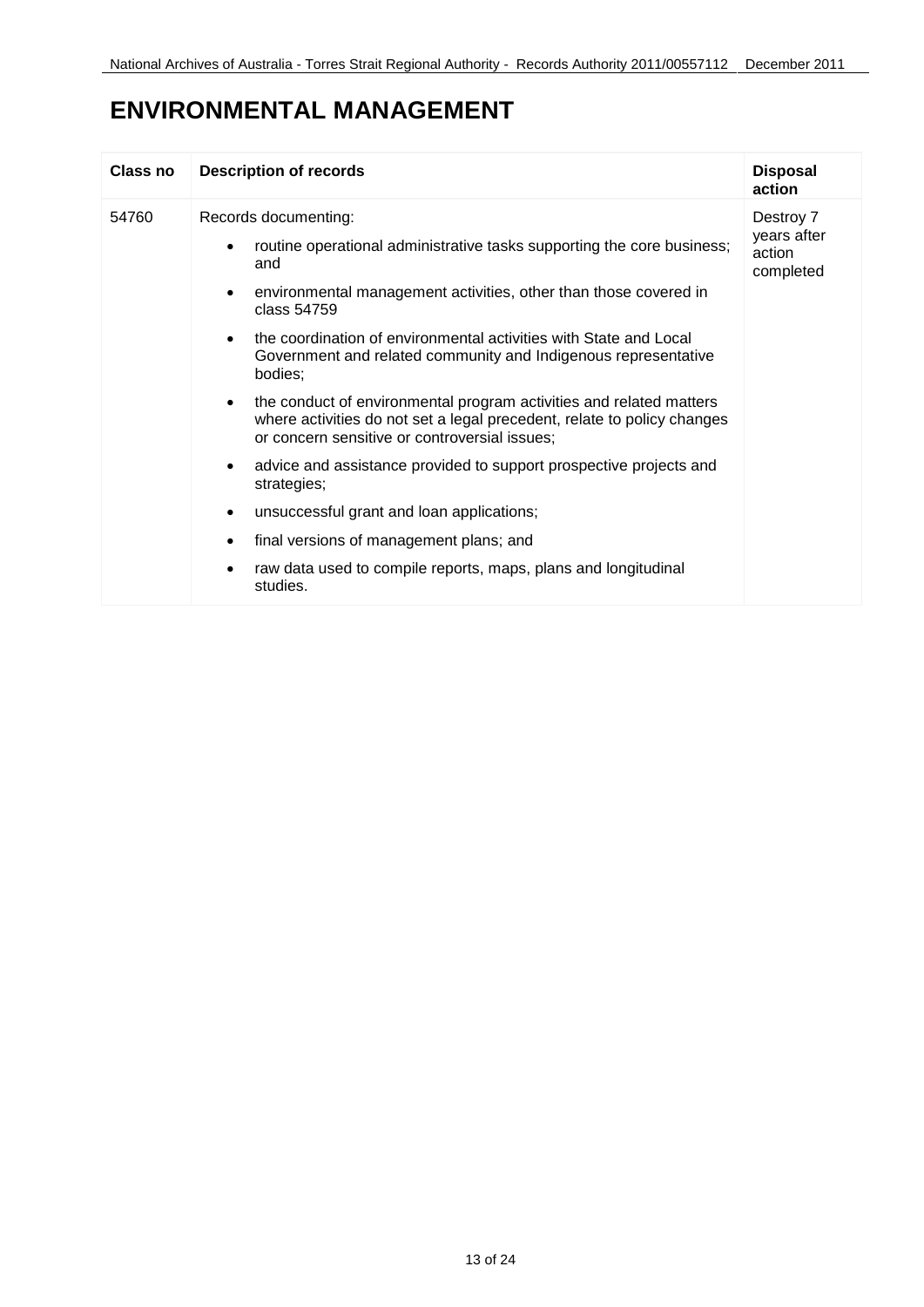### **GOVERNANCE AND LEADERSHIP DEVELOPMENT**

 overseeing internal program structures and processes. The core business of developing governance and leadership capability within the Torres Strait and Northern Peninsula Region, ensuring that regional development is done in a unified, strategic and progressive manner. The core business encompasses the development of external leadership and governance, in addition to

The tasks associated with this core business include:

- undertaken by mainstream Commonwealth and State agencies to achieve a better outcome for Torres participating in the development of regional policies and the planning and coordination of initiatives Strait Islander and Aboriginal people living in the region;
- developing and maintaining the Torres Strait and Northern Peninsular Area Regional Plan as required by Section 142d of the *Aboriginal and Torres Strait Islander Act 2005* and assisting in the review of corporate documents;
- providing information to the governing body on policies, goals, progress and achievements;
- providing information to the public on policies, goals, progress and achievements;
- providing financial assistance for tertiary training to staff sponsored by regional organisations;
- providing opportunities for education and training in leadership and corporate governance to the broader Indigenous community;
- enabling Torres Strait Islanders and Aboriginal people of the Torres Strait region access to a range of broadcasting and communication services comparable to those provided to mainstream Australia; and
- general community awareness of their culture and priorities. developing and extending the broadcasting and communications network program for Indigenous residents of the Torres Strait in order to reinforce and promote their cultural identity and to foster

The core business includes activities undertaken to set up the administration of programs and projects such as:

- carrying out consultations with Torres Strait communities;
- developing policies, plans, procedures, guidelines and criteria;
- promoting the funding programs and projects;
- receiving expressions of interests from consultants and establishing a register; and
- receiving and responding to enquiries about programs and projects.

The core business includes activities undertaken to assess and process applications such as:

- soliciting and assessing applications for grants, loans and assistance;
- establishing grant, loan and partnership funding agreements, letters of offer;
- advising applicants of assessment outcomes;
- handling complaints about unsuccessful applications;
- managing appeals, including internal consideration; and
- reporting on funding initiatives.

The core business includes activities undertaken to manage and monitor grant, loan and funding arrangements such as:

- monitoring compliance with funding terms and conditions;
- undertaking investigations of breaches of terms and conditions;
- recovering bad debts (e.g. default loans);
- developing and receiving progress reports;
- financial monitoring including viability checks;
- evaluating and reviewing programs and projects;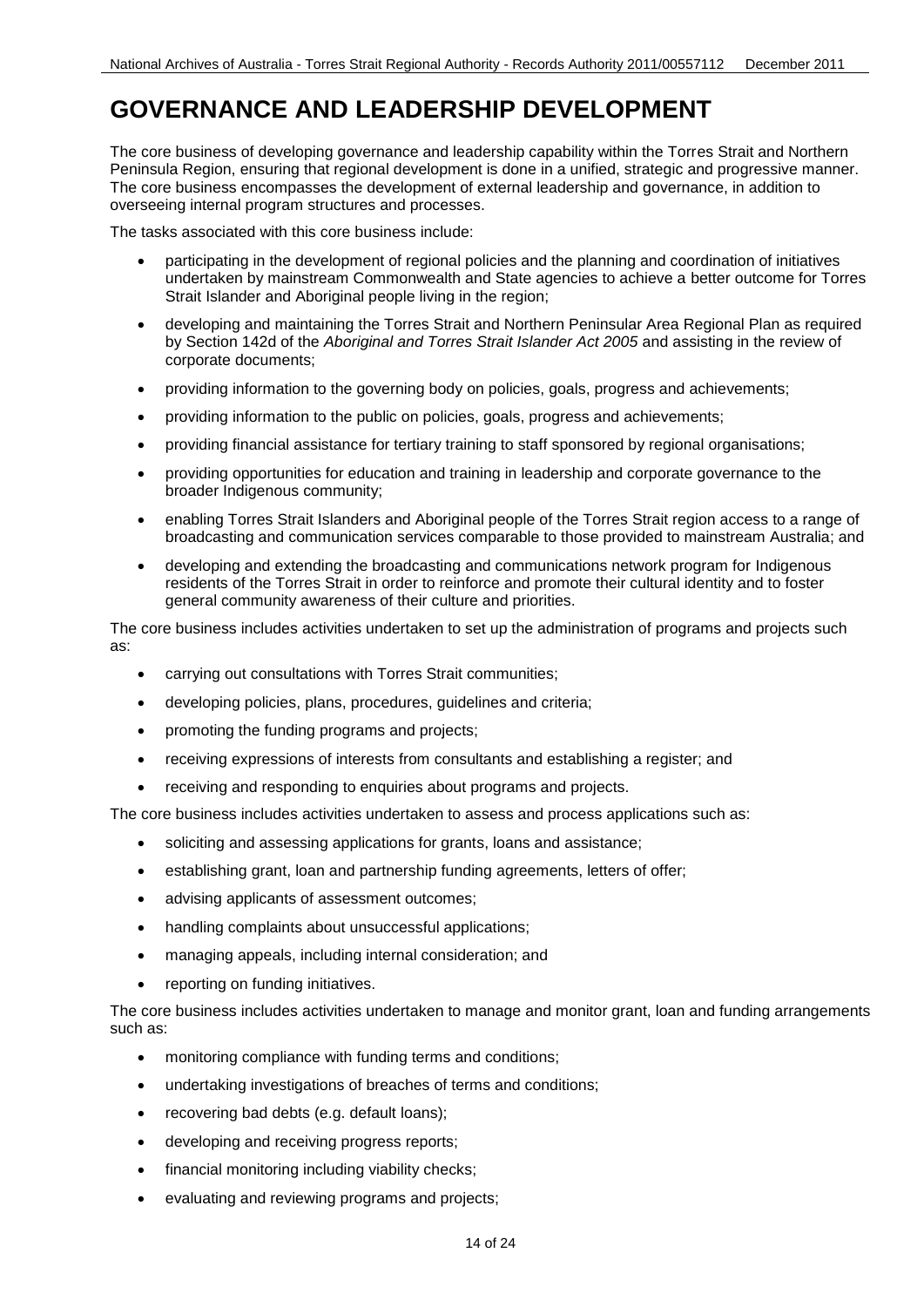#### **GOVERNANCE AND LEADERSHIP DEVELOPMENT**

- grant, loan and funding acquittals; and
- preparing final reports.

The performance of the core business is supported by administrative activities such as:

- giving and receiving general advice;
- arranging trips and visits;
- $\bullet$ auditing;
- authorising and delegating; and
- managing agency meetings and committees (excluding Board meetings).

 *For advice provided by the agency to the Minister, use AFDA/AFDA Express - GOVERNMENT RELATIONS.* 

*For deliberations of the Torres Strait Regional Authority Board, including minutes of meetings and agenda papers prepared on programs and services, use GRA (27) GOVERNING BODIES.* 

 *For attendance at Senior Government Ministerial and Officials Meetings, use AFDA/AFDA Express - GOVERNMENT RELATIONS.*

 *For managing tendering and contracting arrangements, use AFDA/AFDA Express - PROCUREMENT.*

 *For financial transactions carried out to support the core business, use ADFA/AFDA Express - FINANCIAL MANAGEMENT.*

 *For gifts, bequests and devises, use AFDA/AFDA Express - FINANCIAL MANAGEMENT.*

| Class no | <b>Description of records</b>                                                                                                                                                                                                                                                                                               | <b>Disposal</b><br>action         |
|----------|-----------------------------------------------------------------------------------------------------------------------------------------------------------------------------------------------------------------------------------------------------------------------------------------------------------------------------|-----------------------------------|
| 54762    | The following significant records on the establishment and management of<br>programs, projects and services in support of governance and leadership<br>development:                                                                                                                                                         | Retain as<br>national<br>archives |
|          | the development, establishment and promotion of policies, plans,<br>$\bullet$<br>strategies, guidelines and criteria (including strategic plans such as<br>Torres Strait and Northern Peninsula Regional Plan);                                                                                                             |                                   |
|          | the establishment of indigenous broadcasting and communication<br>$\bullet$<br>capability;                                                                                                                                                                                                                                  |                                   |
|          | addresses made by the Minister, chief executive officer or senior<br>$\bullet$<br>agency staff:                                                                                                                                                                                                                             |                                   |
|          | grant and loan applications or projects which set a legal precedent,<br>$\bullet$<br>relate to policy changes or concern sensitive or controversial issues;                                                                                                                                                                 |                                   |
|          | summary records of successful and unsuccessful grant and loan<br>$\bullet$<br>applications;                                                                                                                                                                                                                                 |                                   |
|          | external and high level internal committees where the agency<br>$\bullet$<br>provides secretariat support, is the Australian Government's main<br>representative, or plays a prominent or central role. Includes<br>establishment records, agenda, final versions of minutes, reports,<br>briefing notes and tabled papers; |                                   |
|          | evaluations and reviews; and<br>$\bullet$                                                                                                                                                                                                                                                                                   |                                   |
|          | final reports including reports on community consultations.                                                                                                                                                                                                                                                                 |                                   |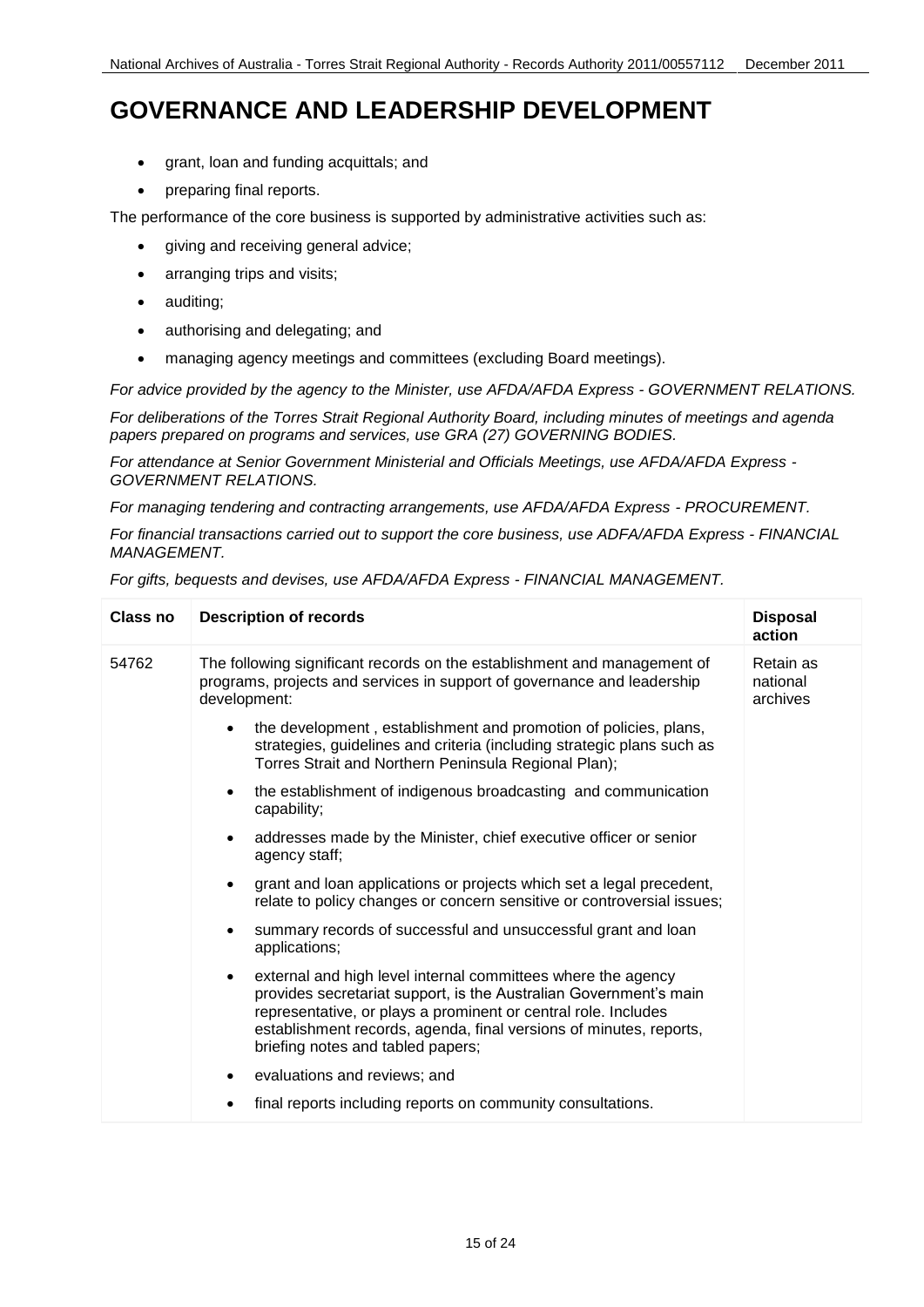#### **GOVERNANCE AND LEADERSHIP DEVELOPMENT**

| <b>Class no</b> | <b>Description of records</b>                                                                                                                                                 | <b>Disposal</b><br>action                       |
|-----------------|-------------------------------------------------------------------------------------------------------------------------------------------------------------------------------|-------------------------------------------------|
| 54764           | Records documenting:<br>records documenting capacity building activities;<br>$\bullet$<br>management of indigenous broadcasting and communication<br>$\bullet$<br>capability; | Destroy 7<br>years after<br>action<br>completed |
|                 | routine operational administrative tasks supporting the core business;<br>$\bullet$<br>and                                                                                    |                                                 |
|                 | governance and leadership development activities, other than those<br>$\bullet$<br>covered in class 54762.                                                                    |                                                 |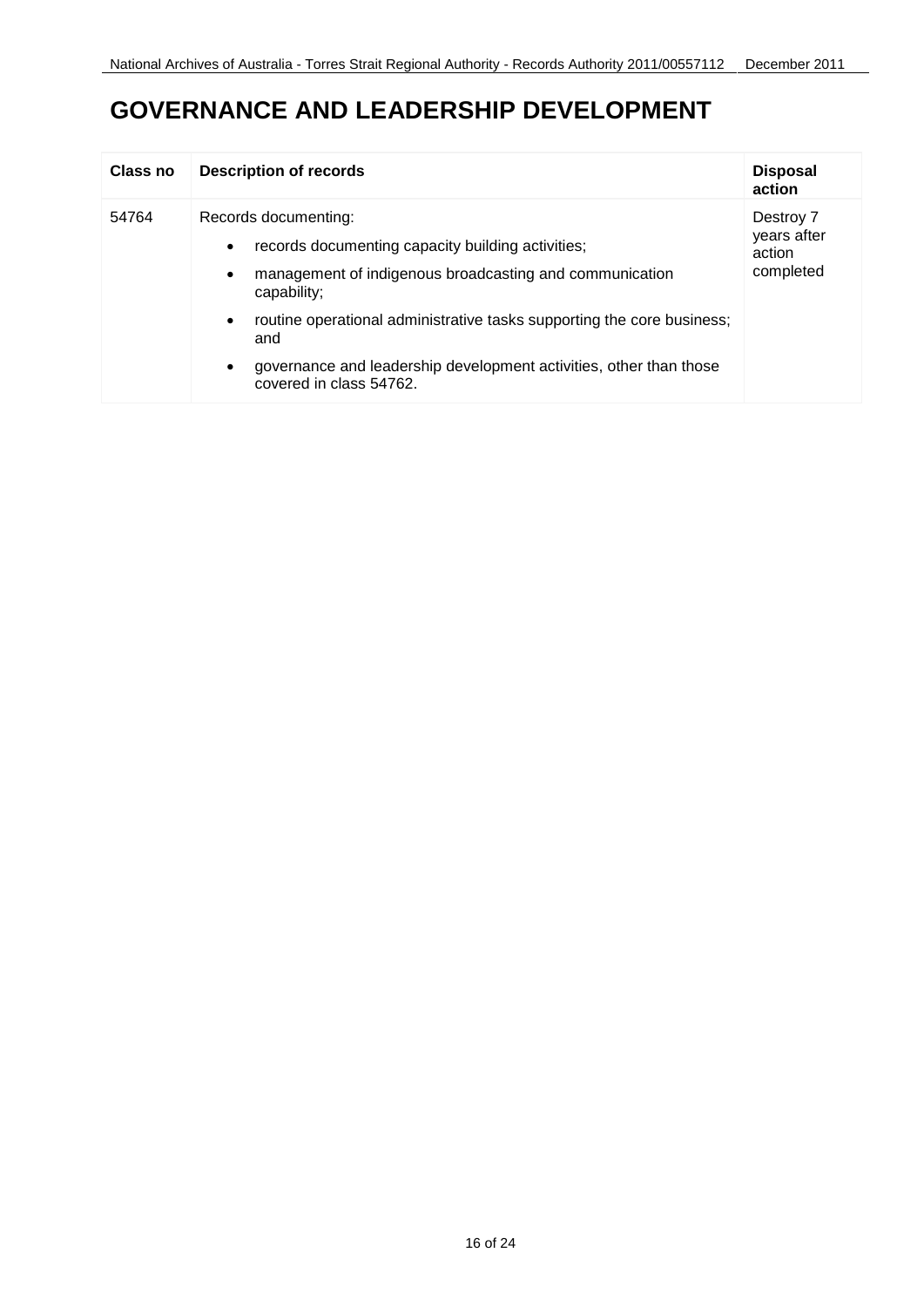#### **HEALTH, EARLY CHILDHOOD AND SCHOOLING COORDINATION**

The core business of coordinating and representing the interests of Torres Strait Islanders on multi-lateral committees aimed at integrated service delivery within the Torres Strait and Northern Peninsula Region. The delivery of services is provided by other entities, usually the Queensland Government.

Specific tasks include advocating on behalf of the governing body and Torres Strait Communities to provide strategic policy advice to entities such as:

- the Regional Plan Working Group for Health;
- the Torres Strait Cross Border Health Issues Committee:
- the Regional Plan Working Group for Schooling; and
- the Regional Plan Working Group for Early Childhood.

In particular, to ensure that health, early childhood learning and schooling outcomes are enhanced by:

- incorporating indigenous traditional and cultural practices; and
- facilitating preventative as well as primary health care.

The core business includes activities undertaken to set up the administration of programs and projects such as:

- carrying out consultations with Torres Strait communities and service providers;
- developing policies, plans, procedures, guidelines and criteria;
- promoting the funding programs and projects;
- receiving and responding to enquiries about programs and projects.

The core business includes activities undertaken to monitor grant, loan and funding arrangements programs and projects such as:

- evaluating and reviewing programs and projects; and
- preparing final reports.

The performance of the core business is supported by administrative activities such as:

- giving and receiving general advice;
- arranging trips and visits;
- collecting raw data and development and management of datasets; and
- managing agency and service provider meetings and committees (excluding Board meetings).

 *For advice provided by the agency to the Minister, use AFDA/AFDA Express - GOVERNMENT RELATIONS.*

 *For managing tendering and contracting arrangements, use AFDA/AFDA Express - PROCUREMENT.*

 *For financial transactions carried out to support the core business, use ADFA/AFDA Express - FINANCIAL MANAGEMENT.*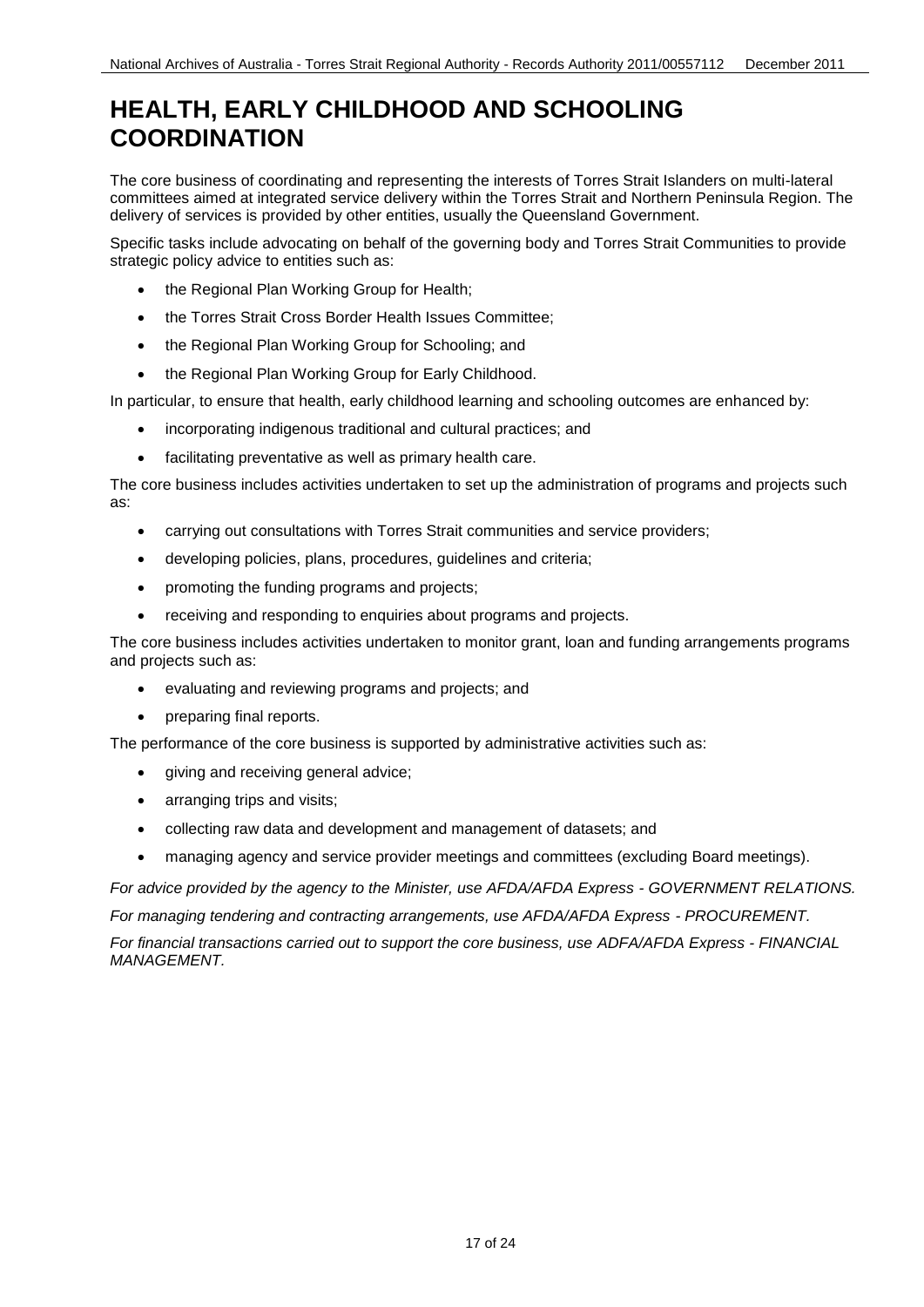## **HEALTH, EARLY CHILDHOOD AND SCHOOLING COORDINATION**

| <b>Class no</b> | <b>Description of records</b>                                                                                                                                                                                                                                                                                               | <b>Disposal</b><br>action                                   |
|-----------------|-----------------------------------------------------------------------------------------------------------------------------------------------------------------------------------------------------------------------------------------------------------------------------------------------------------------------------|-------------------------------------------------------------|
| 54766           | The following significant records on the establishment and management of<br>programs and projects:                                                                                                                                                                                                                          | Retain as<br>national                                       |
|                 | the development, establishment and promotion of policies, plans,<br>$\bullet$<br>strategies, guidelines and criteria;                                                                                                                                                                                                       | archives                                                    |
|                 | addresses made by the Minister, chief executive officer or senior<br>$\bullet$<br>agency staff;                                                                                                                                                                                                                             |                                                             |
|                 | grant and loan applications which set a legal precedent, relate to<br>$\bullet$<br>policy changes or concern sensitive or controversial issues;                                                                                                                                                                             |                                                             |
|                 | summary records of successful and unsuccessful grant and loan<br>$\bullet$<br>applications;                                                                                                                                                                                                                                 |                                                             |
|                 | external and high level internal committees where the agency<br>$\bullet$<br>provides secretariat support, is the Australian Government's main<br>representative, or plays a prominent or central role. Includes<br>establishment records, agenda, final versions of minutes, reports,<br>briefing notes and tabled papers; |                                                             |
|                 | final reports including reports on community and regional authority<br>$\bullet$<br>consultations;                                                                                                                                                                                                                          |                                                             |
|                 | datasets;                                                                                                                                                                                                                                                                                                                   |                                                             |
|                 | evaluations and reviews; and                                                                                                                                                                                                                                                                                                |                                                             |
|                 | records documenting negotiation, establishment, maintenance and<br>$\bullet$<br>review of regional service agreements.                                                                                                                                                                                                      |                                                             |
| 54768           | Records documenting:                                                                                                                                                                                                                                                                                                        | Destroy 7                                                   |
|                 | final versions of agreements with the appropriate authorities made in<br>$\bullet$<br>support of core business matters, except those covered in class<br>54766;                                                                                                                                                             | years after the<br>expiry or<br>termination of<br>agreement |
|                 | records documenting the negotiation, establishment, maintenance<br>$\bullet$<br>and review of agreements.                                                                                                                                                                                                                   |                                                             |
| 54771           | Records documenting:<br>routine operational administrative tasks supporting the core business;<br>$\bullet$<br>and<br>health, early childhood and schooling coordination activities, other                                                                                                                                  | Destroy 7<br>years after<br>action<br>completed             |
|                 | than those covered in classes 54766 and 54768.                                                                                                                                                                                                                                                                              |                                                             |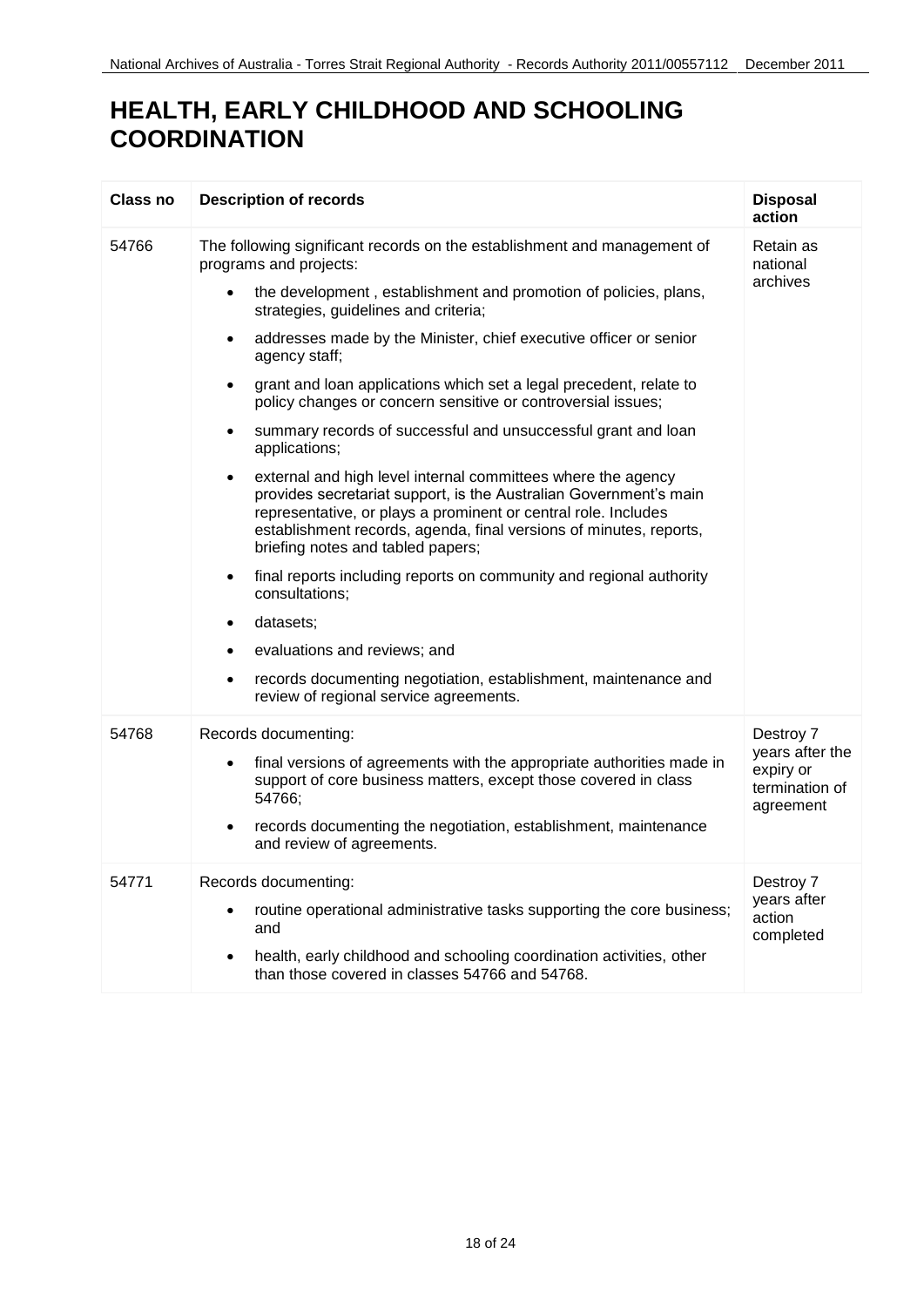## **HOUSING, COMMUNITIES AND SOCIAL SERVICES**

The core business of providing Torres Strait Islanders and Aboriginal people living in the region with the appropriate housing, community infrastructure and social services which contribute to the economic, social, and physical well-being of individuals and the development and cultural maintenance of the whole community.

The activities associated with housing, community and social infrastructure development including:

- facilitating community development through the implementation of projects decided upon by the communities themselves in accordance with their own priorities;
- providing training related to health and community safety issues;
- increasing the number of Indigenous people of the Torres Strait region with access to, and gaining benefit from, community facilities and essential municipal services appropriate to their needs;
- advocating on behalf of the Torres Strait community to ensure that the human and legal rights of the Indigenous are enforced at international, national, state and local levels;
- promoting the social and physical well-being of the Indigenous people of the Torres Strait region and the development of a positive self-image through increased access to and participation in recreation and sporting activities;
- ensuring the rights and well-being of Indigenous people are respected and are commensurate with the norm applied in the wider Australian community;
- reducing the incidence of drug abuse, domestic violence, neglect and other symptoms of social dysfunction affecting the Indigenous population of the Torres Strait; and
- $\bullet$ assisting with access to home ownership and improved housing conditions.

The core business includes activities undertaken to set up the administration of programs and projects such as:

- carrying out consultations with Torres Strait communities;
- developing policies, procedures, guidelines and criteria;
- promoting the funding programs and projects;
- receiving expressions of interests from consultants and establishing a register; and
- receiving and responding to enquiries about programs and projects.

The core business includes activities undertaken to assess and process applications such as:

- soliciting and assessing applications for grants, loans and assistance;
- establishing grant, loan and partnership funding agreements, letters of offer;
- advising applicants of assessment outcomes;
- handling complaints about unsuccessful applications;
- managing appeals, including internal consideration; and
- reporting on funding initiatives.

The core business includes activities undertaken to manage and monitor grant, loan and funding arrangements such as:

- monitoring compliance with funding terms and conditions;
- undertaking investigations of breaches of terms and conditions;
- recovering bad debts (e.g. default loans);
- **•** developing and receiving progress reports;
- financial monitoring including viability checks;
- evaluating and reviewing programs and projects;
- grant, loan and funding acquittals; and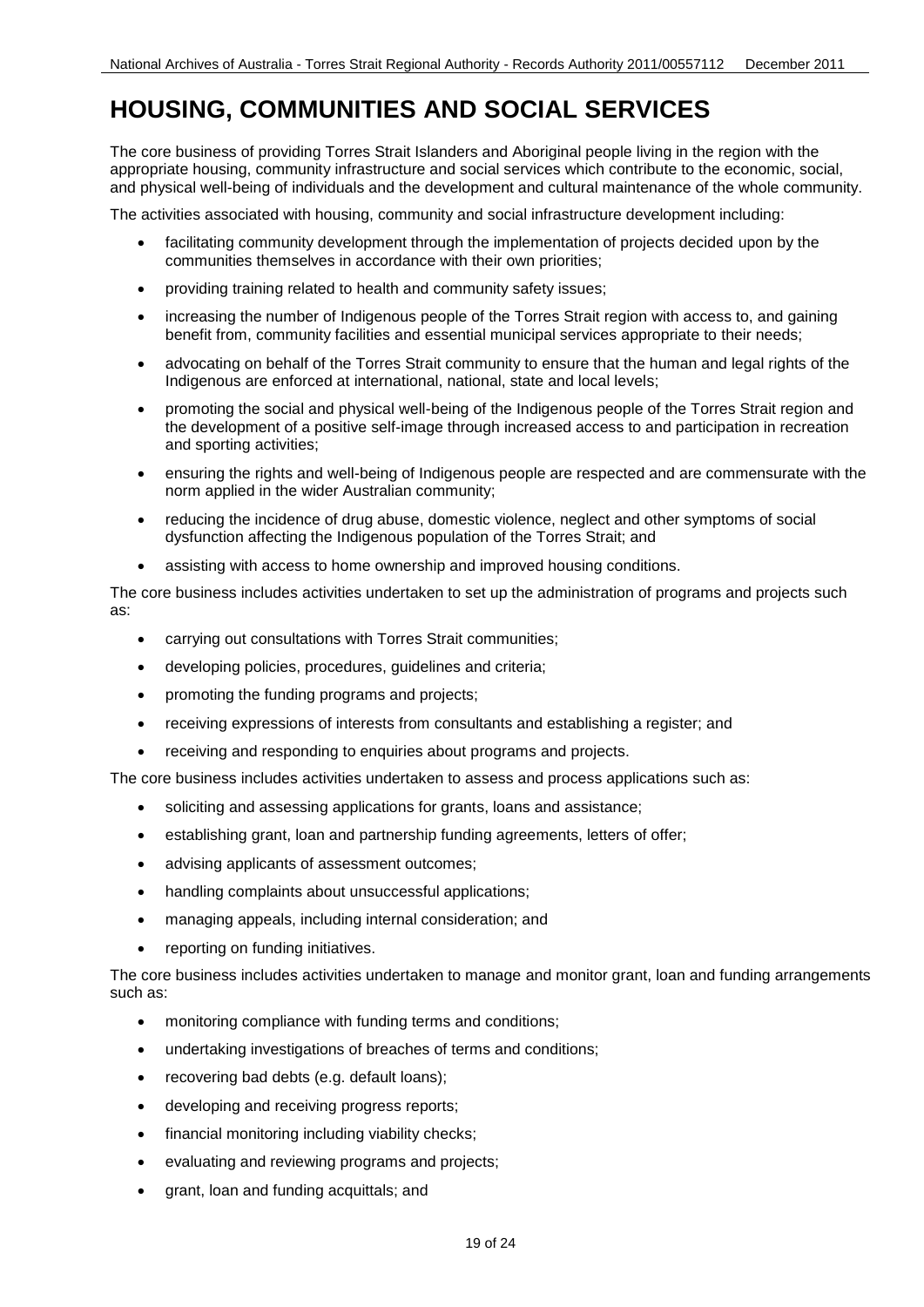#### **HOUSING, COMMUNITIES AND SOCIAL SERVICES**

• preparing final reports.

The performance of the core business is supported by administrative activities such as:

- giving and receiving general advice;
- arranging trips and visits;
- auditing;
- authorising and delegating;
- collecting raw data and development and management of datasets; and
- managing agency meetings and committees (excluding Board meetings).

 *For advice provided by the agency to the Minister, use AFDA/AFDA Express - GOVERNMENT RELATIONS.*

 *For managing tendering and contracting arrangements, use AFDA/AFDA Express - PROCUREMENT.*

 *For financial transactions carried out to support the core business, use ADFA/AFDA Express - FINANCIAL MANAGEMENT.*

| Class no | <b>Description of records</b>                                                                                                                                                                                                                                                                                                                                                                                                                                                                                                                                              | <b>Disposal</b><br>action         |
|----------|----------------------------------------------------------------------------------------------------------------------------------------------------------------------------------------------------------------------------------------------------------------------------------------------------------------------------------------------------------------------------------------------------------------------------------------------------------------------------------------------------------------------------------------------------------------------------|-----------------------------------|
| 54772    | The following significant records on the establishment and management of<br>programs, projects and services:<br>the development, establishment and promotion of policies, plans,<br>$\bullet$<br>strategies, guidelines and criteria;<br>addresses made by the Minister, chief executive officer or senior staff;<br>$\bullet$<br>grant and loan applications or programs that set a legal precedent,<br>$\bullet$<br>relate to policy changes or concern sensitive or controversial issues;<br>summary records of successful and unsuccessful grant and loan<br>$\bullet$ | Retain as<br>national<br>archives |
|          | applications;<br>external and high level internal committees where the agency<br>$\bullet$<br>provides secretariat support, is the Australian Government's main<br>representative, or plays a prominent or central role. Includes<br>establishment records, agenda, final versions of minutes, reports,<br>briefing notes and tabled papers;                                                                                                                                                                                                                               |                                   |
|          | final reports including reports on consultations with Torres Strait<br>$\bullet$<br>communities;<br>datasets; and<br>$\bullet$<br>evaluations and reviews.                                                                                                                                                                                                                                                                                                                                                                                                                 |                                   |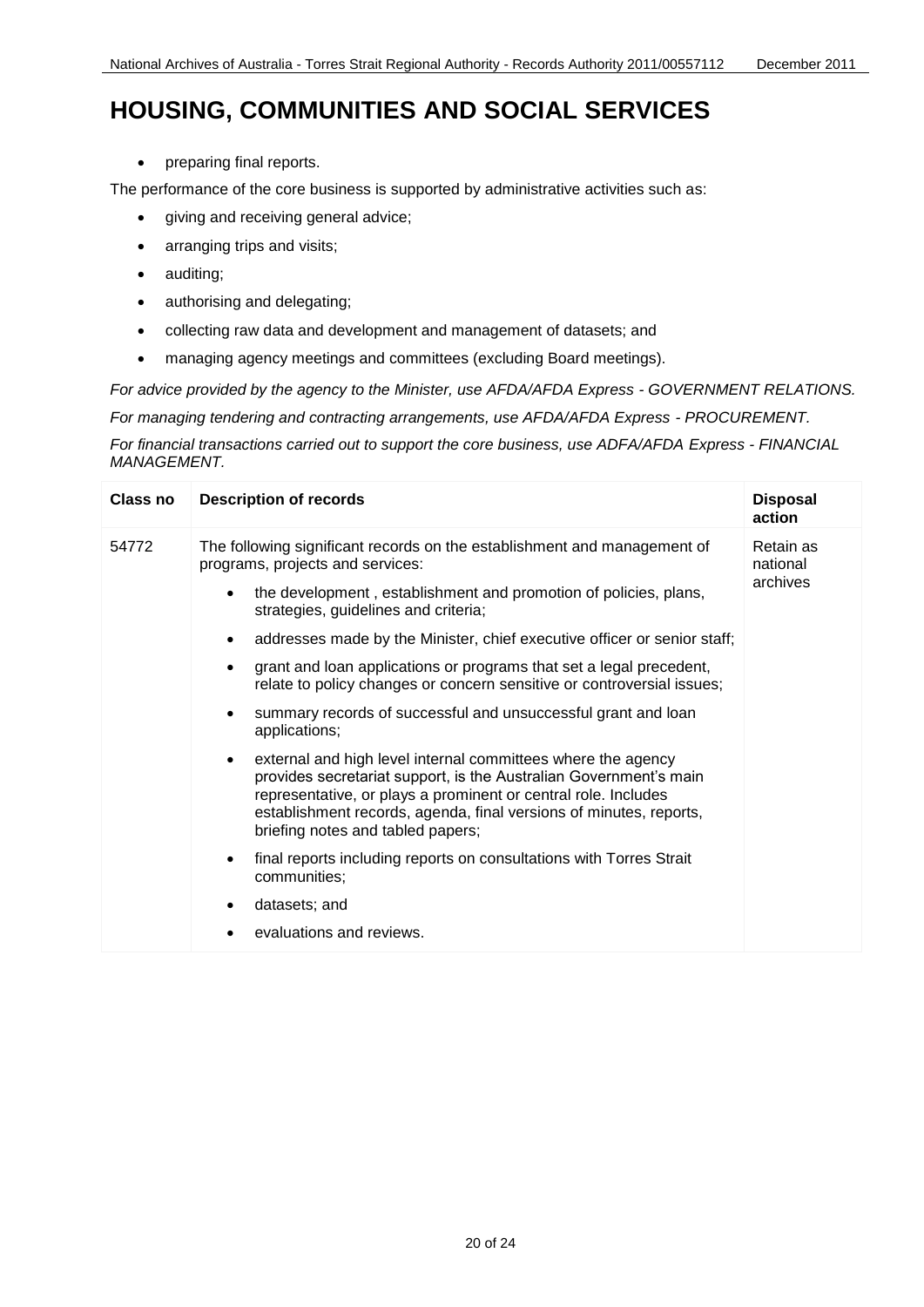# **HOUSING, COMMUNITIES AND SOCIAL SERVICES**

| 54773 | Records documenting the administration of housing and loan<br>arrangements. Includes:<br>approved loan applications and supporting documentation;<br>$\bullet$<br>final versions of loan agreements, amended schedules and<br>$\bullet$<br>variations to terms and conditions;<br>final versions of property valuation reports;<br>$\bullet$<br>final versions of property inspection reports;<br>$\bullet$<br>mortgage documents, including certificate of title;<br>appeal records; and<br>records documenting recovery activities for bad debts. | Destroy 10 years<br>after loan is<br>repaid or written<br>off, mortgage is<br>discharged or<br>the<br>Commonwealth<br>has waived the<br>right to recover<br>the loan |
|-------|-----------------------------------------------------------------------------------------------------------------------------------------------------------------------------------------------------------------------------------------------------------------------------------------------------------------------------------------------------------------------------------------------------------------------------------------------------------------------------------------------------------------------------------------------------|----------------------------------------------------------------------------------------------------------------------------------------------------------------------|
| 54774 | Records documenting<br>routine operational administrative tasks supporting the core<br>$\bullet$<br>business; and<br>housing, communities and social services activities, other than<br>$\bullet$<br>those covered in classes 54772 and 54773.                                                                                                                                                                                                                                                                                                      | Destroy 7 years<br>after action<br>completed                                                                                                                         |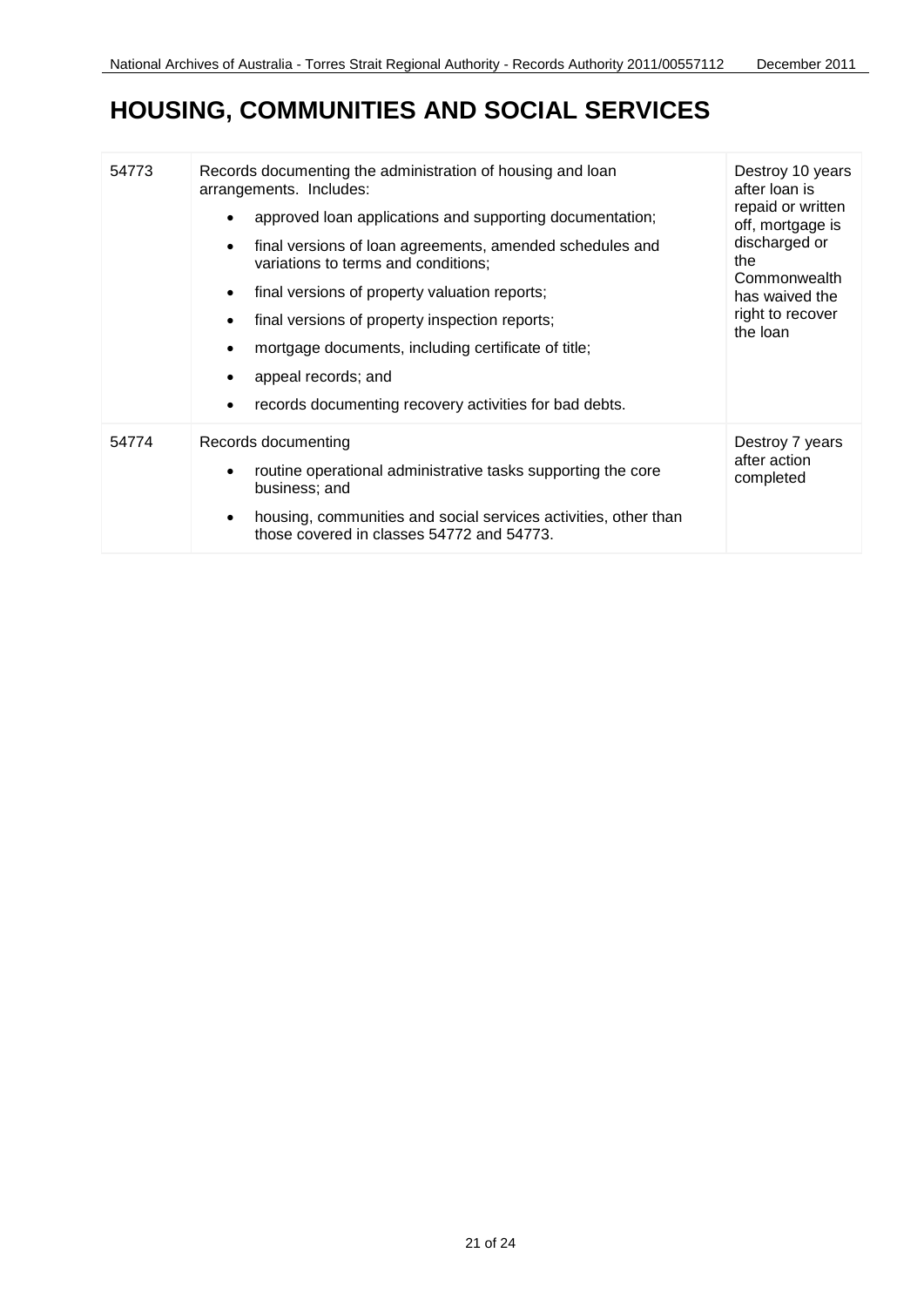### **NATIVE TITLE AND LAND TENURE MANAGEMENT**

 the Torres Strait and Northern Peninsula Region and providing assistance for the legal protection of native title rights in relation to all matters affecting Torres Strait land and surrounding waters. The core business of facilitating the securing of legal recognition of native title to land and ocean resources in

The activities include:

- facilitating the securing of legal recognition of native title to land and surrounding waters in the Torres Strait;
- providing advocacy and assistance for the legal protection of native title rights in relation to matters affecting Torres Strait land and waters;
- providing quality and culturally appropriate advocacy services to Native Title holders and claimants through consultation and effective representation of the Indigenous inhabitants in the Torres Strait and Northern Peninsula Region in the performance of functions under the *Native Title Act 1993*; and
- equitably; acting in the best interests of those constituents and performing the legislative functions as as a Native Title Representative Body (NTRB), servicing the needs of its constituents effectively and required by the *Native Title Act 1993*.

Core business activities undertaken in making or responding to applications to the Federal Court for determinations of native title including:

- researching and preparing applications for land and sea claims;
- facilitating mediation to resolve disputes;
- carrying out consultations;
- undertaking anthropological and other research to support the application;
- providing legal advice;
- lodging applications in the Federal Court;
- participating in National Native Title Tribunal (NNTT) inquiries, consultations, mediations, and trials;
- managing appeals against determinations to Federal or High Courts; and
- managing compensation claims.

Core business activities undertaken in making or responding to applications for Indigenous Land Use Agreements (ILUAs) including:

- identifying a need for an ILUA;
- identifying the type of ILUA required;
- identifying all interested parties;
- undertaking anthropological and other research to support the application;
- carrying out consultations;
- facilitating mediation to resolve disputes;
- providing legal advice;
- making application to NNTT;
- addressing any problems in the initial NNTT compliance check; and
- participating in NNTT actions to resolve objections.

Core business activities undertaken in making or responding to Future Act 'expedited procedure objection' applications and including:

- notifying native title claimants of future acts that may impact on native title rights and interests;
- seeking and providing legal support;
- developing and lodging future act applications/ expedited procedure objection application;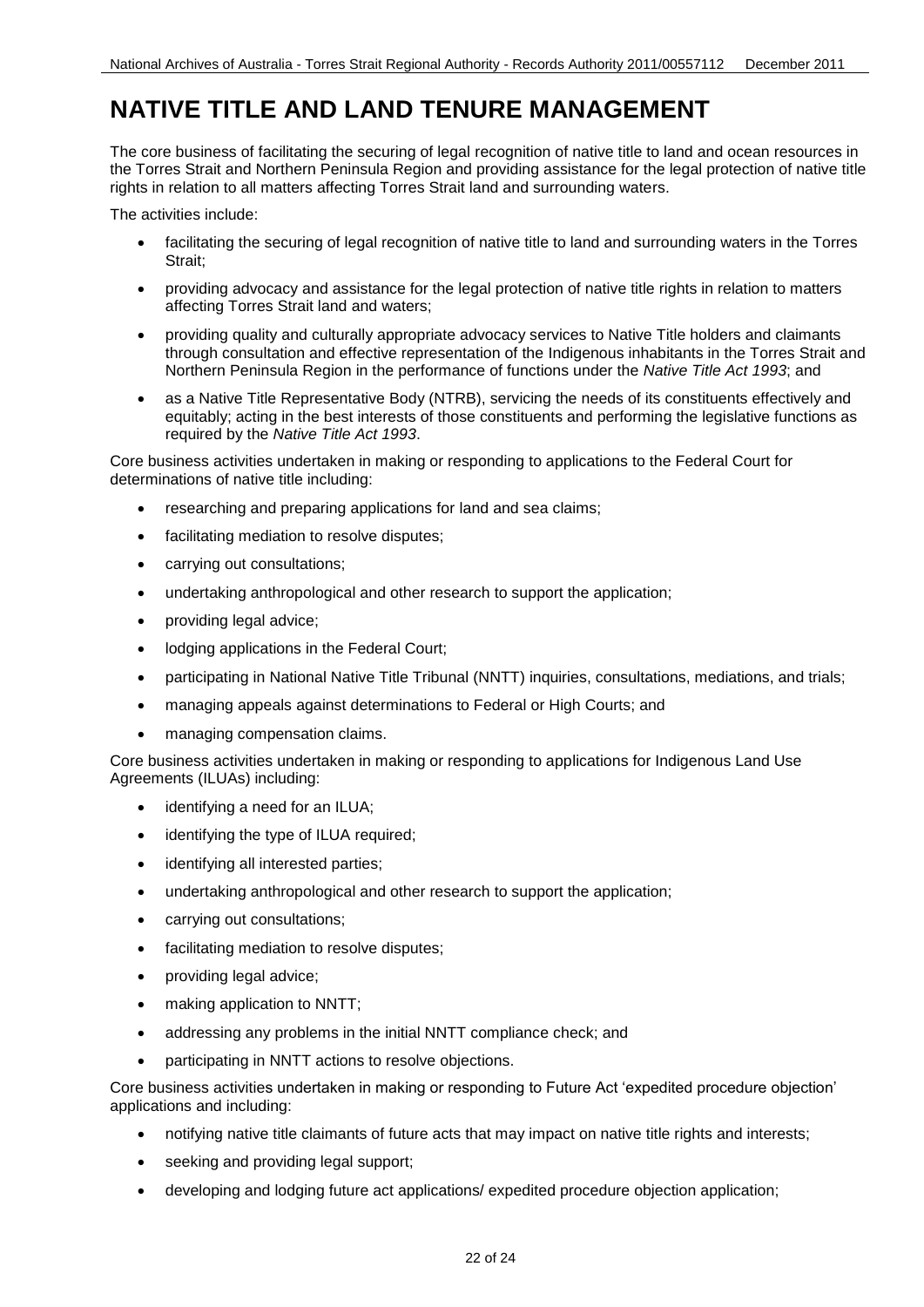### **NATIVE TITLE AND LAND TENURE MANAGEMENT**

- undertaking geospatial, anthropological, historical, linguistic and other research to support the application;
- carrying out consultations;
- facilitating mediation, arbitration and inquiries to resolve disputes;
- liaising with NNTT throughout the process;
- facilitating finalisation of applications by means other than reaching agreement or arbitration; and
- managing appeals.

The performance of the core business is supported by administrative activities such as:

- making arrangements to support journeys and visits;
- compliance monitoring;
- collecting raw data and development and management of datasets;
- planning, reporting and reviewing processes and outcomes; and
- developing policies and procedures.

 *For advice provided by the agency to the Minister, use AFDA/AFDA Express - GOVERNMENT RELATIONS.* 

 *For the engagement of consultants to undertake work to support the core business, use AFDA/AFDA Express - PROCUREMENT.* 

| Class no | <b>Description of records</b>                                                                                                                                                                                                                                  | <b>Disposal</b><br>action         |
|----------|----------------------------------------------------------------------------------------------------------------------------------------------------------------------------------------------------------------------------------------------------------------|-----------------------------------|
| 54775    | The following significant records documenting the Native Title management<br>core business relating to the development, lodgement and processing of<br>native title determination applications, indigenous land use agreements and<br>future act applications: | Retain as<br>national<br>archives |
|          | applications;<br>$\bullet$                                                                                                                                                                                                                                     |                                   |
|          | supporting documentation (e.g. anthropological research and<br>$\bullet$<br>surveys);                                                                                                                                                                          |                                   |
|          | records of meetings and consultations;<br>$\bullet$                                                                                                                                                                                                            |                                   |
|          | records of dispute resolution and mediation activities;<br>٠                                                                                                                                                                                                   |                                   |
|          | records of court proceedings;<br>$\bullet$                                                                                                                                                                                                                     |                                   |
|          | final determination;<br>$\bullet$                                                                                                                                                                                                                              |                                   |
|          | records of appeals and reviews;<br>$\bullet$                                                                                                                                                                                                                   |                                   |
|          | records supporting compensation claims; and                                                                                                                                                                                                                    |                                   |
|          | legal advice;<br>$\bullet$                                                                                                                                                                                                                                     |                                   |
|          | and the following significant administrative records:                                                                                                                                                                                                          |                                   |
|          | policies and procedures for conducting consultations and making<br>$\bullet$<br>applications;                                                                                                                                                                  |                                   |
|          | compliance reporting;<br>٠                                                                                                                                                                                                                                     |                                   |
|          | datasets;<br>٠                                                                                                                                                                                                                                                 |                                   |
|          | registration lodgements (consent determinations); and<br>$\bullet$                                                                                                                                                                                             |                                   |
|          | evaluations and reviews of Native Title processes.                                                                                                                                                                                                             |                                   |